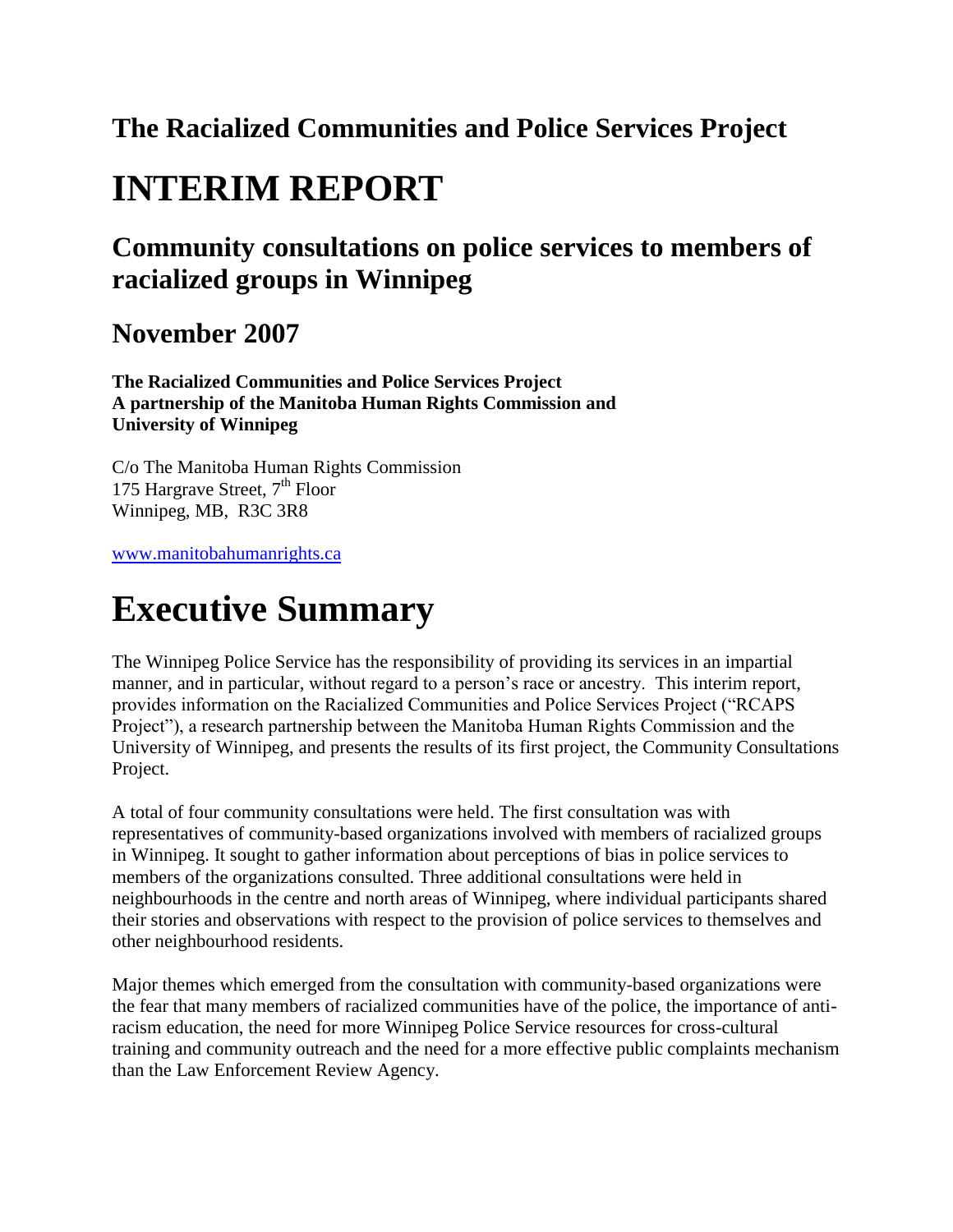These themes were also predominant in the stories and views shared by individual participants at the three consultations held in neighbourhoods.

Other themes of individual presentations were the lack of police services to the Aboriginal community, the abusive treatment by police based on Aboriginal ancestry, the need for community-based policing, the systemic nature of racial bias in the Winnipeg police service, the perception by police and media that groups of members of racialized groups are gang members, and sexually abusive treatment of Aboriginal women by police.

# **I. Introduction**

Manitoba's police forces are responsible for protecting lives and property, preventing and detecting offences, and preserving peace and order.

The officers of the Winnipeg Police Service vow to discharge these duties "in a just, impartial, and reasonable manner, preserving the equality, rights and privileges of citizens as afforded by law."<sup>1</sup> Members also pledge acceptance "that all persons rich or poor, old or young, learned or illiterate, are equally entitled to courtesy, understanding and compassion". Through their Code of Ethics, they resolve to "not be disparaging of any race, creed, or class of people."

From time to time, in Winnipeg<sup>3</sup> and across the country, however, allegations that police have failed to provide services in a bias-free manner continue to be made. In Manitoba, the Aboriginal Justice Inquiry<sup>4</sup> was established following the 1987 trial of two men for the 1971 murder of a young Aboriginal woman, Helen Betty Osborne<sup>5</sup>, and the fatal shooting a few months later of J.J.Harper, executive director of the Island Lake Tribal Council, by a member of the Winnipeg Police<sup>6</sup>. The relationship between police services and Aboriginal people was a major theme of the Aboriginal Justice Inquiry.

During the summer of 2005, the Centennial Neighbourhood Safety Committee in Winnipeg informed the Manitoba Human Rights Commission about their concerns that police services in their area were biased based on race (Aboriginal ancestry). The Centennial Neighbourhood Safety Committee was concerned about the treatment by police of Aboriginal residents in their neighbourhood who had contact with the police. Committee members were also concerned about the lack of crime prevention services in their neighbourhood and about the police response to calls for service from area residents. They were exploring constructive ways to take action to address their concerns.

The Manitoba Human Rights Commission is responsible for ensuring compliance with *The Human Rights Code*, as well as promoting human rights and educating about human rights. Services, including police services, are activities protected under *The Human Rights Code*. Ancestry, including colour and perceived race, is one of the protected grounds. The Commission can accept and investigate human rights complaints that allege discrimination in the provision of police services on the basis of ancestry.

The persons who brought their concerns forward chose not to file a formal human rights complaint at that time, but asked the Commission to examine their concerns. The Commission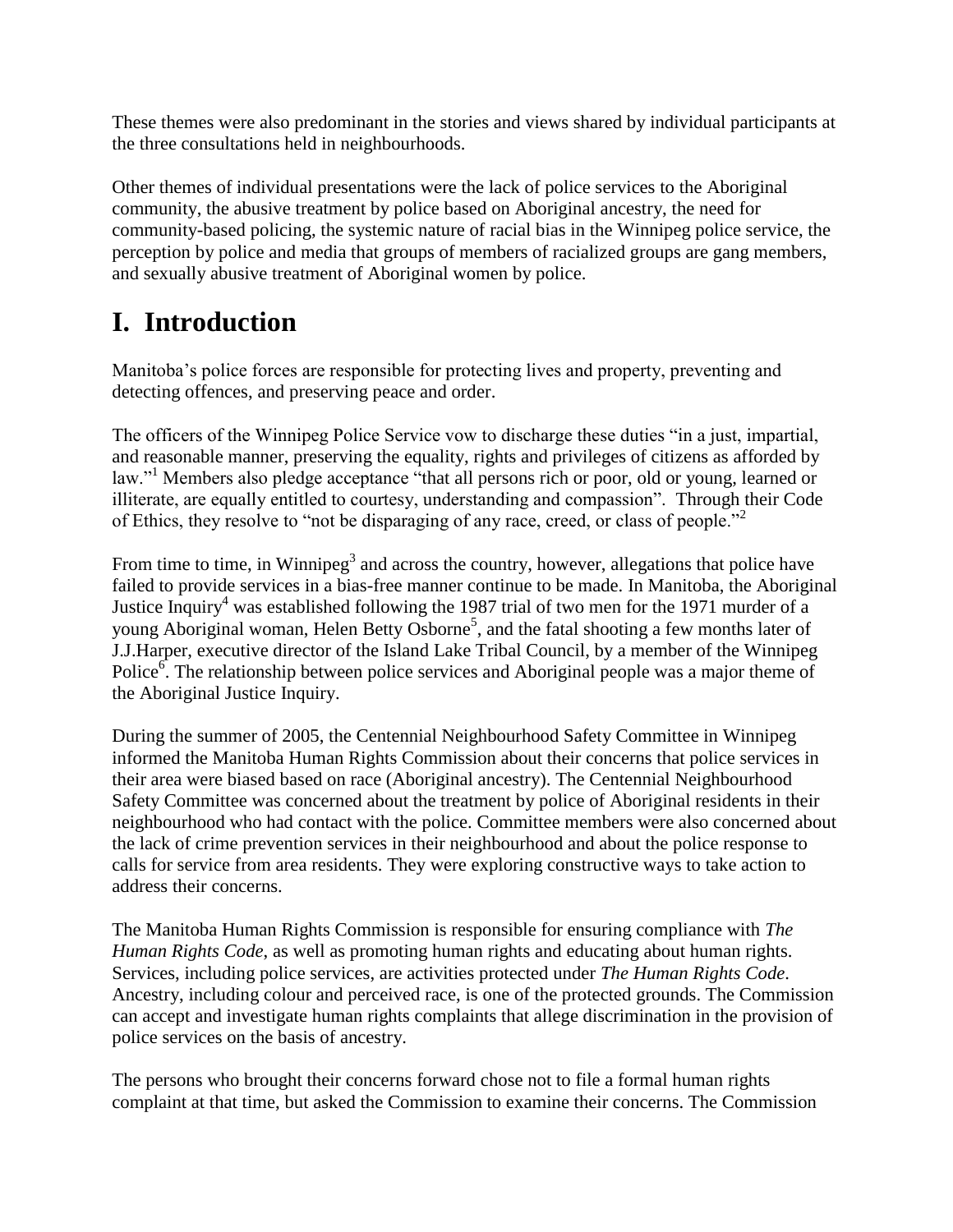partnered with independent researchers from the University of Winnipeg to look at the issues raised.

This interim report summarizes the steps that the Commission and its research partners from the University of Winnipeg have taken to date. It begins by describing the formation of the Racialized Communities and Police Services ("RCAPS") Project, its members and Advisory Group. It discusses the use of the terms "racial profiling", "racialized groups" and "bias-free policing". It provides information about the community consultations it has held to date and gives examples of incidents that were brought forward during the consultations. It comments on the dialogue to date and outlines the next projects that the RCAPS Project hopes to undertake.

## **II. The Formation of the Racialized Communities and Police Services Project ("RCAPS Project")**

In June of 2005, representatives of a neighbourhood safety committee brought their concerns about policing in their neighbourhood to the Commission's attention. They believed that there was racial profiling on the basis of Aboriginal ancestry in the provision of police services to area residents. They did not want to file a human rights complaint at that time, but asked the Commission to look into their concerns.

In July 2005 the Commission met with faculty members of the University of Winnipeg ("U of W") to discuss possible research projects to examine the concerns raised by the neighbourhood safety committee about racial profiling in the provision of police services in their area. The faculty members expressed an interest in carrying out a research project to examine racial profiling by the Winnipeg Police Service and to identify strategies that would strengthen the bias-free provision of police services.

In September 2005, the Issues & Communications Committee of the Manitoba Human Rights Commission met and discussed the concerns raised by the neighbourhood safety committee regarding the provision of police services to area residents. The Issues & Communications Committee supported trying to obtain data regarding racial profiling in the provision of police services.

Commission representatives continued to meet with U of W researchers to discuss possible research projects.

The Commission invited then Chief Ewatski of the Winnipeg Police Service to meet with representatives of the Commission and the U of W to discuss issues with respect to bias-free policing and to explore the possibility of collaborating in a research project to evaluate whether there was any bias based on race in the provision of police services. This meeting was held on October 4, 2005. The Chief of Police later declined the invitation to partner with the Manitoba Human Rights Commission and the University of Winnipeg in this research project.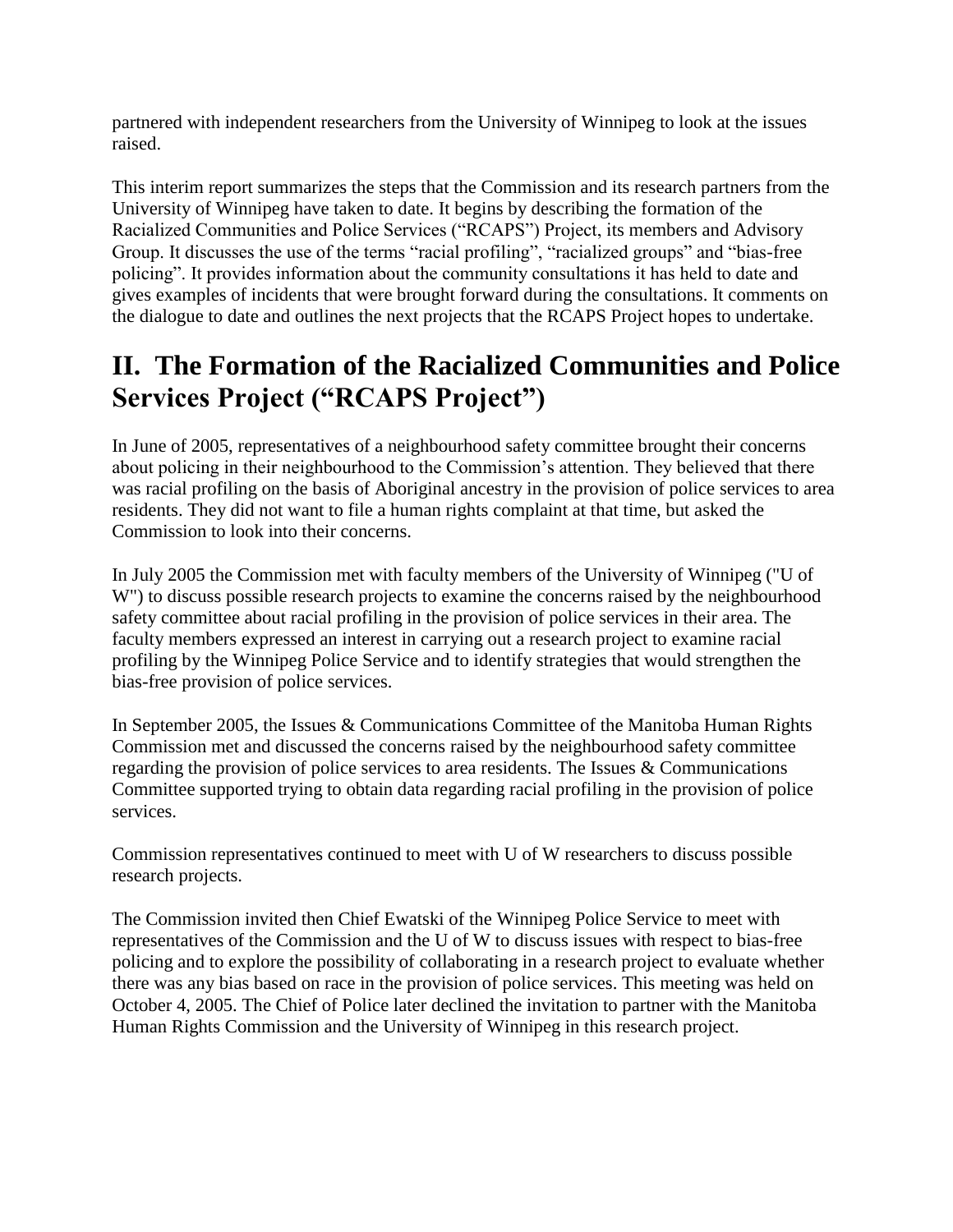Representatives of the Commission and the U of W established the Racialized Communities and Police Services Project ("RCAPS Project"). The neighbourhood safety committee was kept informed of developments by Jerry Woods, then Vice-Chairperson of the Commission.

# **III. RCAPS Project Committee**

The members of the RCAPS Project Committee are:

- Jerry Woods, Chairperson, Manitoba Human Rights Commission;
- Dr. Sandra Kirby, Acting Associate Vice-President, Research and Graduate Studies (former Chair, Department of Sociology), University of Winnipeg;
- Dr. Mary Young, Director, Aboriginal Student Services, Department of Education, University of Winnipeg;
- Dianna Scarth, Executive Director, Manitoba Human Rights Commission;
- Yvonne Peters, Vice-chairperson, Manitoba Human Rights Commission;
- Patricia Knipe, Communications Director, Manitoba Human Rights Commission; and
- Debra Beauchamp, Policy and Program Analyst, Manitoba Human Rights Commission.

The Committee has also been assisted by Marina de Luna, Research Administration Officer, University of Winnipeg and George Sarides, Assistant Director, Manitoba Human Rights Commission and Helmut-Harry Loewen, Faculty Member, Department of Sociology, University of Winnipeg. The students who took notes at the community consultations were Ashley Samaha, and Janet Mowat.

## **IV. RCAPS Advisory Committee**

Members of the Advisory Committee to the RCAPS Project are:

- Janet Baldwin, former Chair of the Manitoba Human Rights Commission
- Dr. Lloyd Axworthy, President and Vice-Chancellor of the University of Winnipeg;
- Art Shofley, Aboriginal Elder;
- David Northcott, Executive Coordinator of Winnipeg Harvest Food Bank; and
- Suni Matthews, Principal, Dufferin School;

Individual members of the Advisory Committee have provided counsel to the RCAPS Project Committee and have assisted with the Community Consultation Project by chairing or attending the discussions. The Advisory Committee also held its first meeting with the RCAPS Project Committee on November 14, 2007.

### **V. Meaning of the Terms "racial profiling", "bias-free" and "racialized communities"**

There are many definitions of **"racial profiling"**. The RCAPS Committee's working understanding of this term has been informed by the definition used by the Ontario Human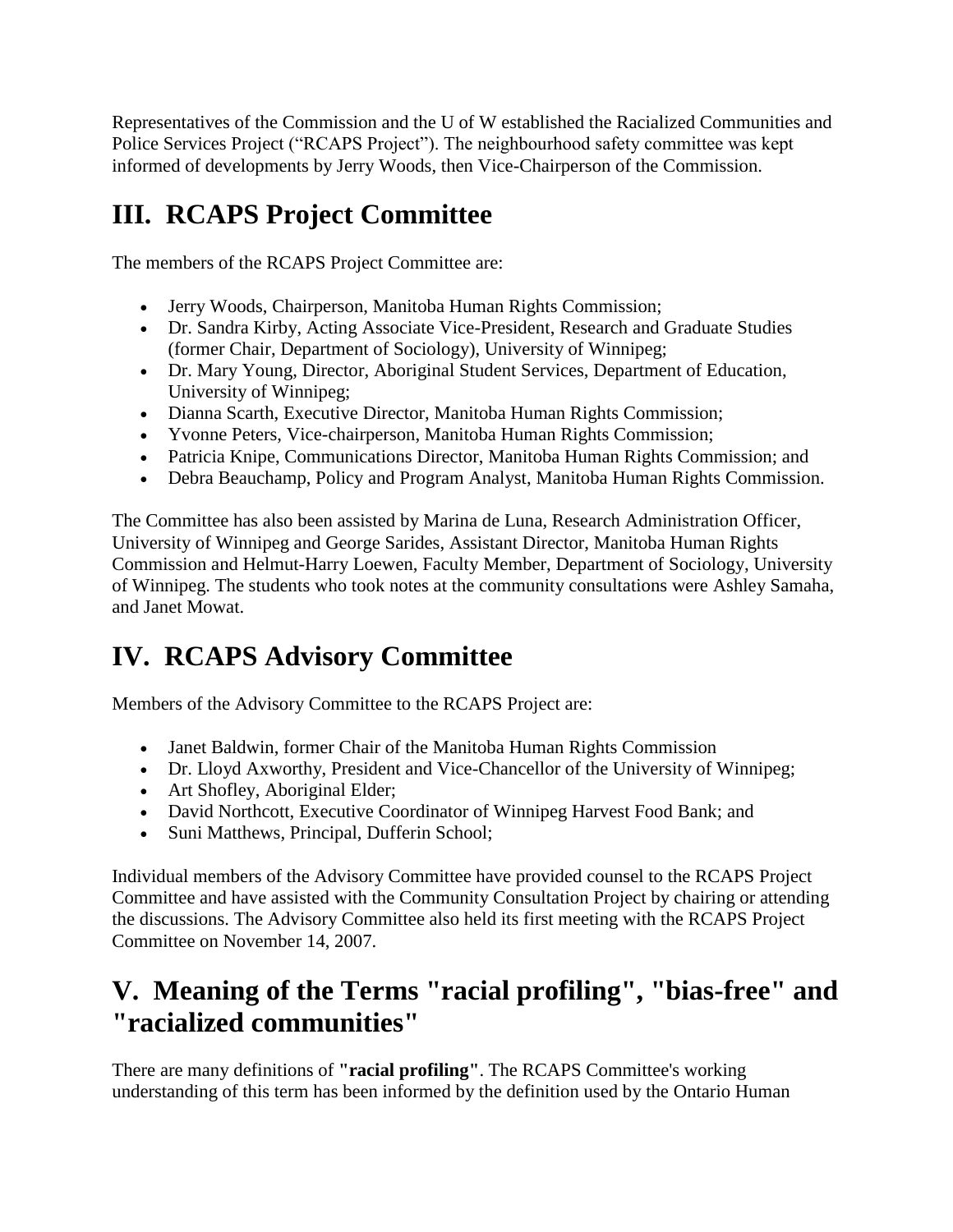Rights Commission. That definition sets out that racial profiling encompasses any action undertaken for reasons of safety, security or public protection that relies on stereotypes about race, colour, ethnicity, ancestry, religion, place of origin, or combination of these, rather than on reasonable suspicion, to single out an individual or group for greater scrutiny or different treatment.<sup>7</sup>

The **"bias-free"** provision of police services is the provision of police services to individuals and communities in an equitable manner, without detriment on the basis of characteristics such as race, religion, place of origin, age, sex, disadvantaged social or economic status, sexual orientation or gender identity, or disability.

**"Racialized communities"** is used by the RCAPS Project Committee instead of terms such as "visible minorities", "persons of colour" or "non-white persons". The term "racialized communities" conveys that it is a social construct to view persons or groups who share (or are perceived to share) a given ancestry as different and unequal in ways that matter to economic, political and social life, and that this view is not based in reality.<sup>8</sup>

# **VI. Development of Project Proposals**

The RCAPS Project Committee explored a wide range of possible research projects regarding the protection of human rights in the provision of policing services in Manitoba. After developing a list of possible projects, the Committee identified those that it hoped to proceed with.

The projects identified were those that could assist in determining the presence of any bias in police services to racialized communities, provide information as to the context of any racial profiling in policing, and identify positive approaches and models of policing that support biasfree policing services. The identified projects were also not reliant on the cooperation and participation of the Winnipeg Police Service.

The Committee decided to begin with the Community Consultation Project. The Community Consultation Project would help determine the scope of any problem of racial profiling in the provision of police services in Winnipeg and provide information about the concerns citizens have about the provision of police services to members of racialized groups.

# **VII. RCAPS Project Funding**

A number of grant proposals to fund the research projects identified by the RCAPS Project Committee have been submitted.

To date, the RCAPS Project Committee has received \$2000.00 as a strategic grant from the University of Winnipeg to fund the initial project, the Community Consultation Project.

In addition, the RCAPS Project Committee is one of the Community-University Research Alliance (CURA) partners in the successful grant application of the Canadian Centre for Policy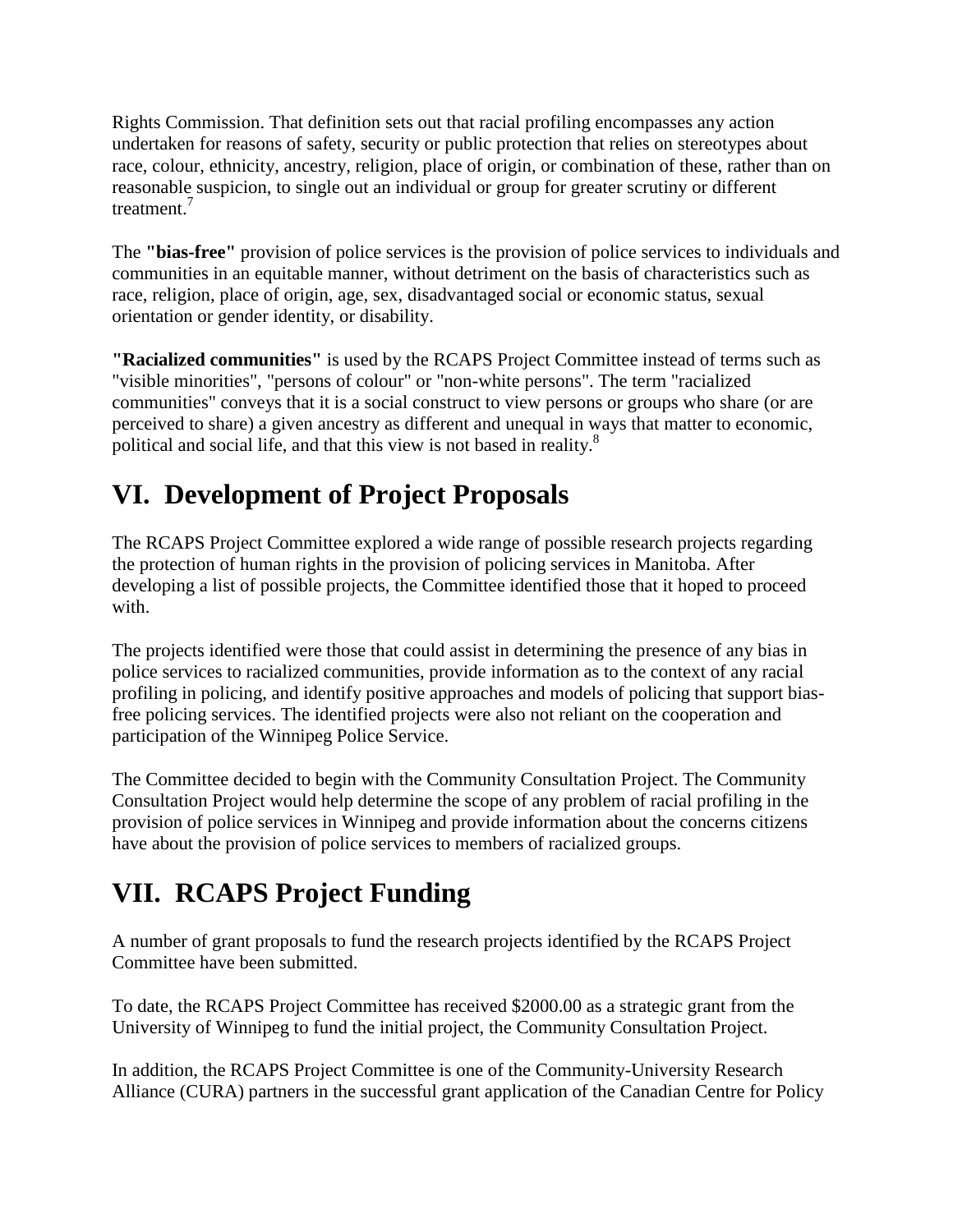Alternatives – Manitoba (CCPA-MB), to conduct research on the theme of "Transforming Aboriginal and Inner-City Communities". The RCAPS Project Committee, represented by Dr. Sandra Kirby, became a community partner in the spring 2007 grant application. Investigators are Dr. Jim Silver, Dr. Elizabeth Comack, Dr. Parvin Ghoryashi and Dr. John Loxley.

"Policing inner-city and Aboriginal Communities" (RCAPS projects) was identified as one of several projects within the "justice, safety and security theme" chaired by Dr. Elizabeth Comack. Research proposals for RCAPS Projects are now being discussed and time lines set. The CURA grant is for 2007-2010.

## **VIII. The Community Consultation Project**

#### **A. The Scope and Objectives of the Community Consultation Project**

Through the Community Consultation Project, the RCAPS Project Committee sought to gather information from representatives of community-based organizations in Winnipeg as to perceptions about any bias in police services to their members, as well as to obtain accounts from individual members of racialized groups in Winnipeg as to their experiences with the City of Winnipeg Police Service.

Community consultations were planned in the neighbourhood whose residents had approached the Commission about concerns of bias in policing and in neighbourhoods where the community organizations who participated in the initial roundtable discussion were active.These neighbourhoods were in the centre and north areas of Winnipeg. A total of four community consultations were held between October 19, 2006 and August 8, 2007.

The confidentiality and anonymity of individual participants who shared their observations and stories in the community consultations held in Winnipeg neighbourhoods were respected.

The RCAPS Project Committee did not investigate individual stories, whether of allegations of racial profiling or of accounts of police services provided in a bias-free manner. Rather, the RCAPS Project Committee engaged in a serious listening exercise and has built a narrative analysis as a result.

Wherever possible, neighbourhood organizations were involved in organizing the community consultations, which were held in accessible venues in their neighbourhoods. Childcare and light meals were provided. Notes of presentations were recorded by two research students hired by the RCAPS Project Committee.

#### **B. The Roundtable Discussion with Representatives of Community-based Organizations and the Winnipeg Police Service**

On October 19, 2006, the first of RCAPS series of community consultations was held. It took place in the boardroom at the Manitoba Human Rights Commission office in Winnipeg<sup>9</sup>. The RCAPS Project Committee sought to gather information from representatives of communitybased organizations in Winnipeg as to perceptions about any bias in police services to their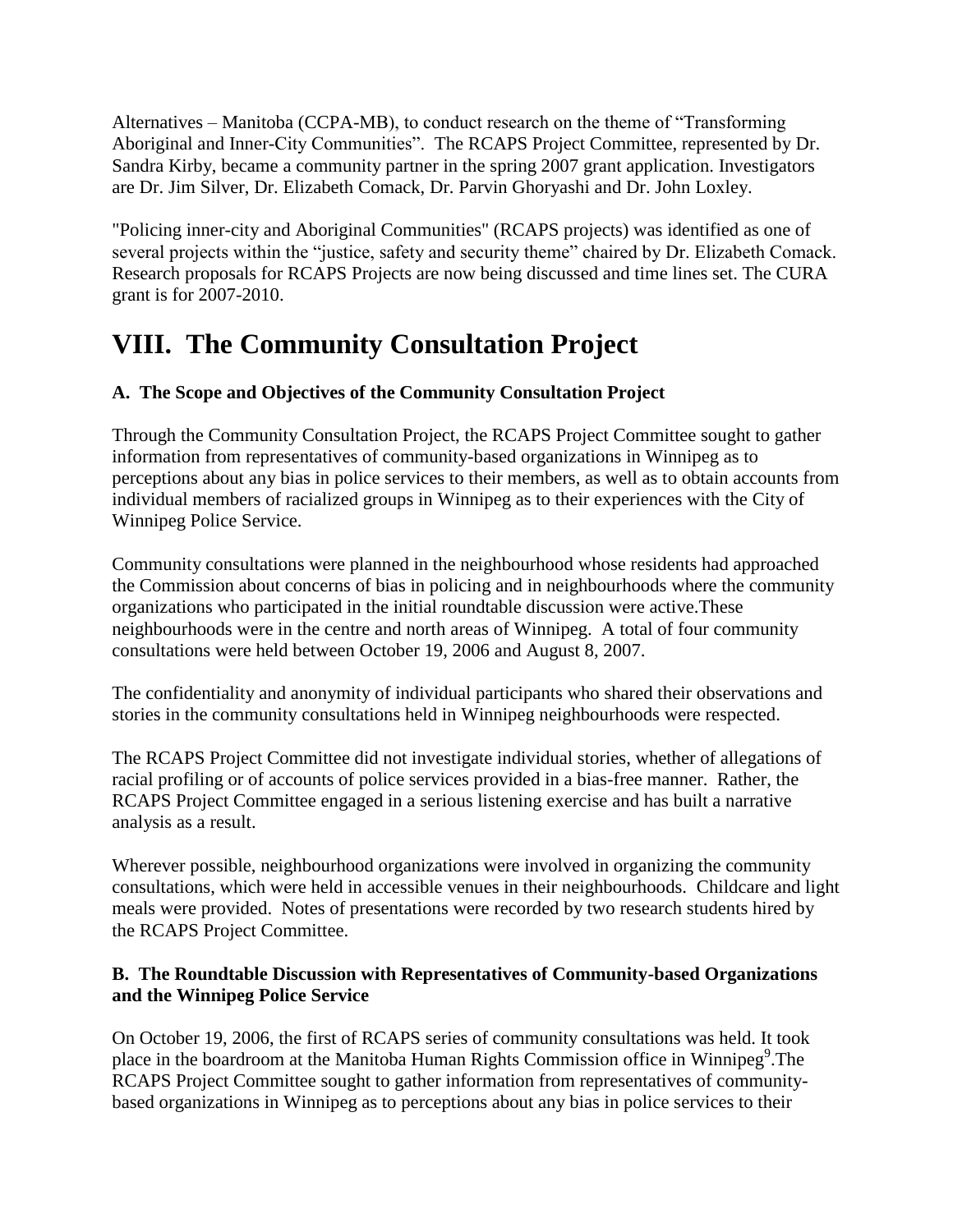members, as well as facilitate dialogue on this issue with the Winnipeg Police Service. Information on the RCAPS Project accompanied the invitation to participate in the roundtable discussion.<sup>10</sup>

More than 30 representatives of community-based organizations, together with Chief Ewatski and other representatives of the Winnipeg Police Service, met with RCAP Project Committee members for the Roundtable Discussion. Janet Baldwin, then Chair of the Manitoba Human Rights Commission, chaired the discussion.

Community organizations that were represented included the African Community Organizations of Manitoba Inc., Centennial Neighbourhood, Ka Ni Kanichihk and the United Against Racism "Aboriginal Youth Centre".<sup>11</sup>

In open discussion, various community groups stressed the importance of anti-racism education, and the need for more police service resources for cross-cultural training and community outreach. They shared stories from their communities about experiences with the police.

Chief Ewatski of the Winnipeg Police Service acknowledged that mistrust existed between some community members and some members of the Winnipeg Police Service and said that the discussion was an opportunity to obtain advice and guidance from the community to find ways to alleviate that mistrust. He said that an understanding of police duties and procedures was important and that often the community did not understand the roles and duties of modern police.

Major themes which emerged from the representatives of community organizations were the fear that many members of racialized communities have of the police, the importance of anti-racism education, the need for more Police Service resources for cross-cultural training and community outreach and the need for a more effective public complaints mechanism.

The following examples of participant's comments illustrate these themes.

#### **Fear of police**:

- *There is a focus on "safe neighbourhoods", but in this neighbourhood, the community is more afraid of the police than of crime.*
- *Persons who come to Winnipeg as refugees from war-affected countries are often traumatized by experiences with policing in their past and are terrified of police. This can cause a bias against the Winnipeg Police Service. Cultural sensitivity is vitally important when dealing with refugees from war-affected countries.*

#### **The importance of anti-racism education:**

 *Accountability and sensitivity training regarding anti-racism, multiculturalism and cultural sensitivity by the Winnipeg Police Service would improve relationships with the community.*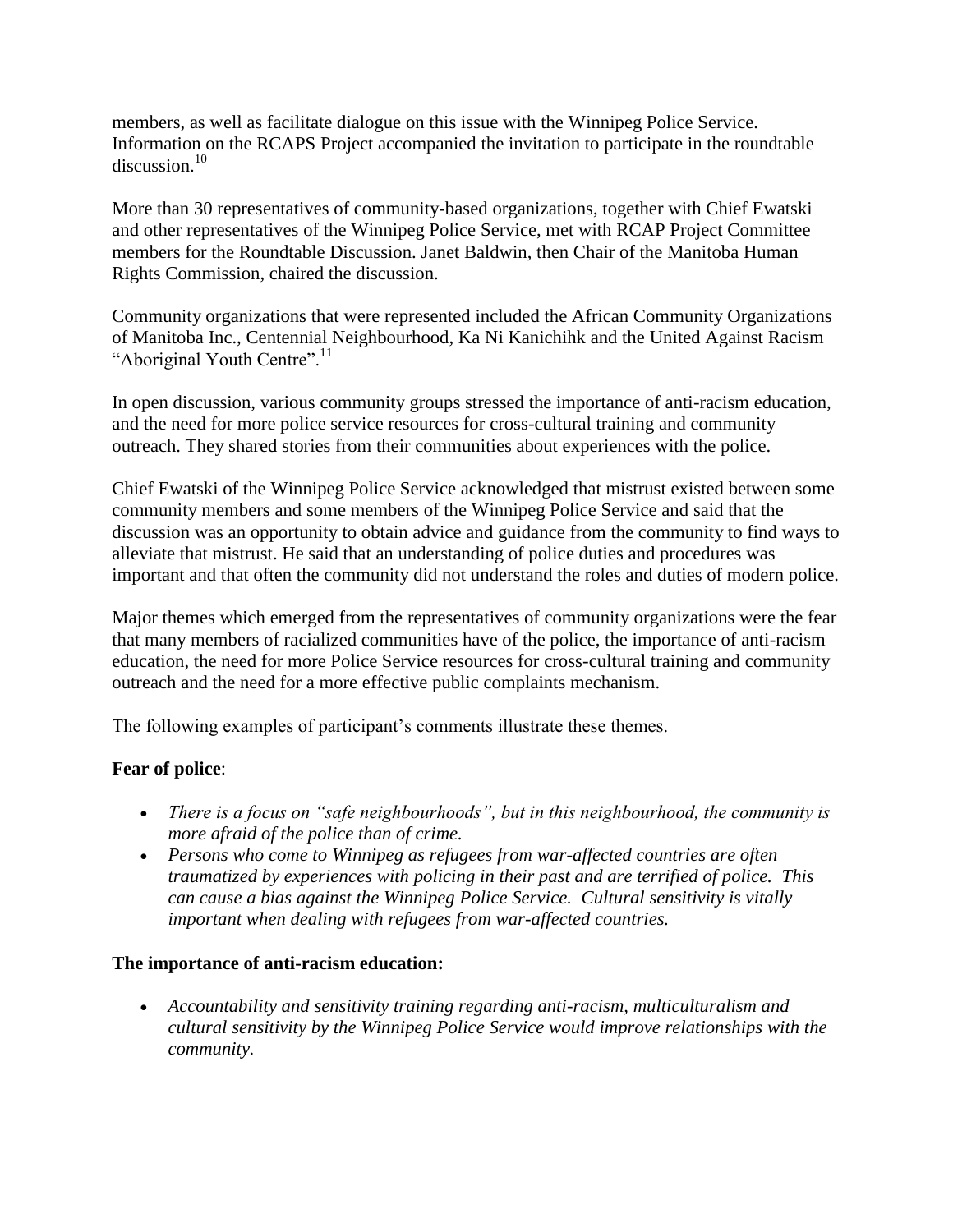*Francophone immigrants from Africa are frequently discriminated against by the Winnipeg Police Service because it does not understand them or the culture that they are coming from.* 

#### **The need for more Police Service resources for cross-cultural training and community outreach:**

- *There is a need for ongoing dialogue between the Winnipeg Police Service and the community.*
- *The Winnipeg Police Service needs to communicate with the leaders of immigrant community groups. Often immigrants will trust community leaders more than they will the Winnipeg Police Service. If a person has a community leader they can call when they have a situation with the Winnipeg Police Service, that leader can assist the Winnipeg Police Service in communicating with the person who does not understand the Winnipeg Police Service or their role in our society. A community leader can do much to diffuse a situation when the immigrant simply does not understand.*

#### **The need for a more effective public complaints mechanism:**

- *LERA* (Law Enforcement Review Agency) *is not trusted by the Aboriginal community. Many have a lack of faith in an organization that investigates itself, as the Winnipeg Police Service does.*
- *Our neighbourhood group has started to collect information from the community, to record experiences that are brought to us by the community with respect to the Winnipeg Police Service, both good and bad.*
- *There is a current lack of ability to ask questions. We would like to see more options than dealing with LERA when profiling does happen.*

All of the participants at the roundtable discussion agreed to issue a joint statement about the roundtable discussion in the form of a press release, which was sent out November 15, 2006. The press release announced the establishment of the RCAPS Project and reported on the roundtable discussion. $^{12}$ 

#### **C. Community Consultation – West Broadway Neighbourhood, Downtown East, Winnipeg**

On February 27, 2007 the RCAPS Project Committee held a community consultation at Crossways-in-Common at 222 Furby Street. Crossways-in-Common is in the West Broadway neighbourhood of Winnipeg's Downtown East. 27.5% of neighbourhood residents are Aboriginal (in Winnipeg, 8.6% of residents are Aboriginal) and an additional 15% are members of other visible minority groups (in Winnipeg, 13.4%).<sup>13</sup> In 2000, the incidence of low-income economic families<sup>14</sup> was  $54.5\%$  (Winnipeg, 15.5%).<sup>15</sup>

The West Broadway Development Corporation assisted with the organization of the community consultation. Its Good Food Club<sup>16</sup> prepared a supper of sandwiches, salad and refreshments.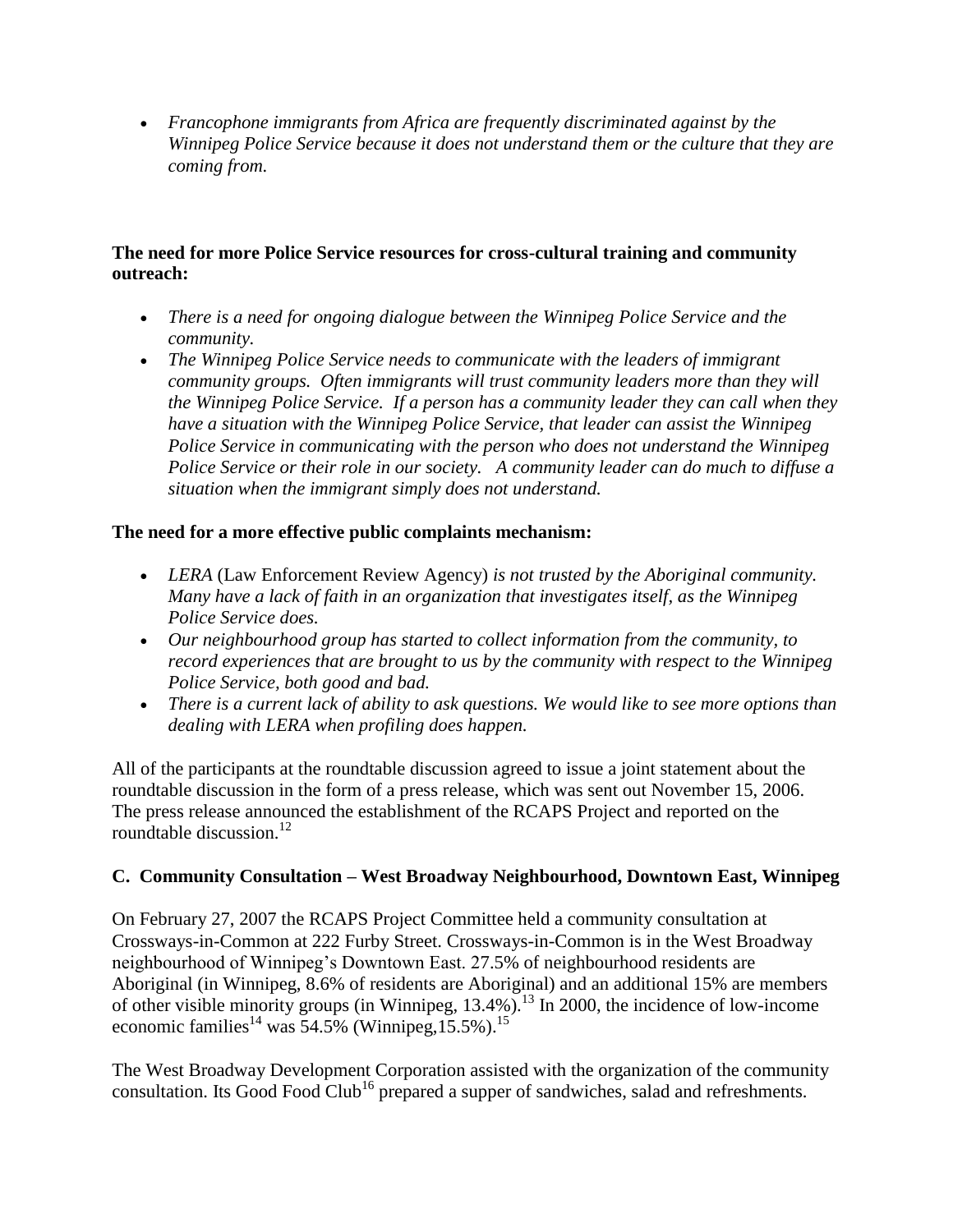Notices about the community consultation were distributed in the area, and backgrounder documents were made available.<sup>17</sup> Janet Baldwin, then Chairperson of the Manitoba Human Rights Commission, facilitated the discussion. About 25 people attended.

Major themes of the stories and views which participants shared were the systemic nature of racial bias in the Winnipeg Police Service, the need for community policing, perception by police and media that groups of members of racialized groups are gang members, racial bias in police response to requests for service and in contacts with police, need to educate members of racialized communities about their rights and the need for change in the police service. Examples of these themes and views follow.

#### **Systemic nature of racial bias in the Winnipeg Police Service**:

- *There are entrenched attitudes against Aboriginals and now black people. The police resistance to changing attitudes towards poor people and minorities is deeply rooted. Recruits quickly just get eaten up by the system. They start off with good intentions.*
- *There must be internal support in the force in order to get things to change.*
- *It is not just a few bad apples. This problem is part of the police culture. We must have mandatory anti-racism training for officers.*

#### **The need for community policing:**

- *The police say that community policing already exists, but only token efforts are made. There is no consistency in trying to relate to the community. The community just wants a healthy relationship with the police.*
- *The police need to do foot patrols and learn who lives in the community.*
- *They need to get involved and be proactive, not reactive. We need community policing and mobilization, but with things like "Operation Clean Sweep" we are going in the opposite direction*.

#### **Perception by police and media that groups of members of racialized groups are gang members**:

- *The media makes assumptions that groups of Aboriginals and blacks are in gangs, especially if they are young, though culturally they are more group-based, which the police and dominant culture in general don't understand.*
- *Young Africans are being treated brutally and the police seem to look at black people as a threat to their work. When three or four Sudanese boys walk together down the street, the police ambush them and try to intimidate them. They immediately ask "Where are you from?" assuming that they are not Canadian. This frightens and intimidates new immigrants who don't know the culture or what rights they have. Police also assume that you are in a gang if you are in a group.*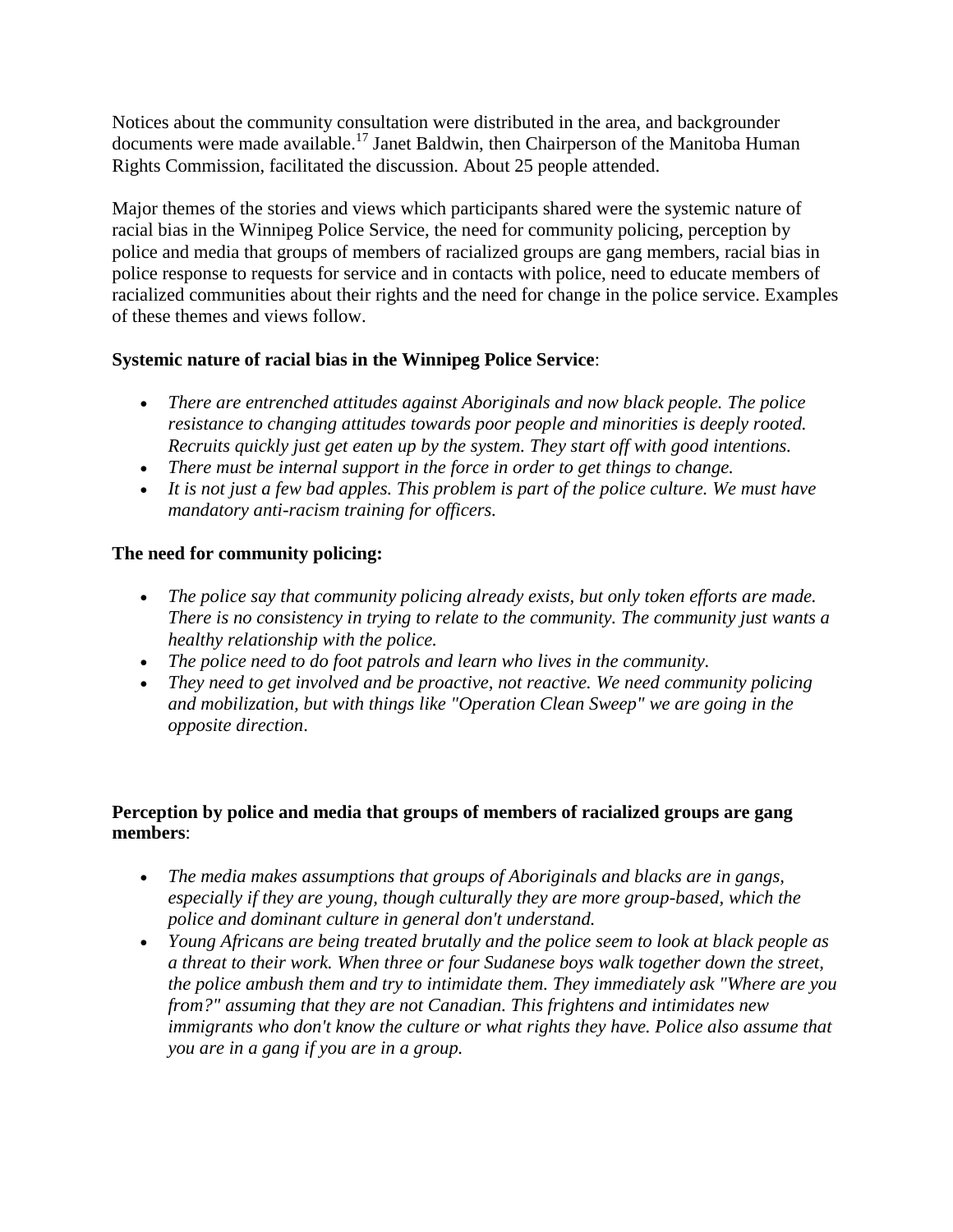#### **Racial bias in police response to requests for service and in contacts with police:**

- *My friend was walking down the street and was attacked by three men. He ran into a store and called the cops. The police never showed up because he had a strong African accent. Police don't come if you have an accent, or if they do come, it's ten hours later. Something is wrong with the system that has to change.*
- *I was with an Aboriginal friend, driving down Sargent. Police tailed us to a building where we were picking up another friend. They asked if my friend if he lived in the building. They asked for his license and then let him go. I think that they pulled us over because I am black and he is Aboriginal. It happened to me another time when I was in a car with another black guy. The police pulled us over, checked my license. I confronted the officer and asked "Why are you doing this?" The officer got defensive and said he was just doing his job.*

#### **The need to educate members of racialized communities about their rights:**

- *Spence neighbourhood residents are less educated and don't know their rights. The authorities take advantage of this ignorance and many have been beaten up by the police, especially Aboriginal and black men.*
- *Refugee students may not realize not to buy things on the street because it may be stolen. The police arrested one student for buying a stolen bike on the street. He didn't know it was stolen because where he is from they buy everything on the street. The police were rough with him and impatient with his lack of English.*
- *We must teach new immigrants their rights and how people here work.*

#### **The need for change in the police service:**

- *Police need to learn about other cultures to understand why certain people do certain things.*
- *We must question why there aren't police from all groups. We need to help members of minority communities to get qualifications to join the police force.*
- *The police need to have workshops within communities to listen to the community. We must have community understanding on both sides.*
- *We as citizens must be allowed to know about police policies and protocols. Who designs the training for new recruits? Do new recruits need anti-racism training instead of just cultural diversity training?*
- *Police want to push for longer incarceration but they won't even hold themselves accountable for their own racial profiling.*
- *There should be cameras around the police cars to get video footage.*

#### **D. Community Consultation: Centennial Neighbourhood, Downtown East, Winnipeg**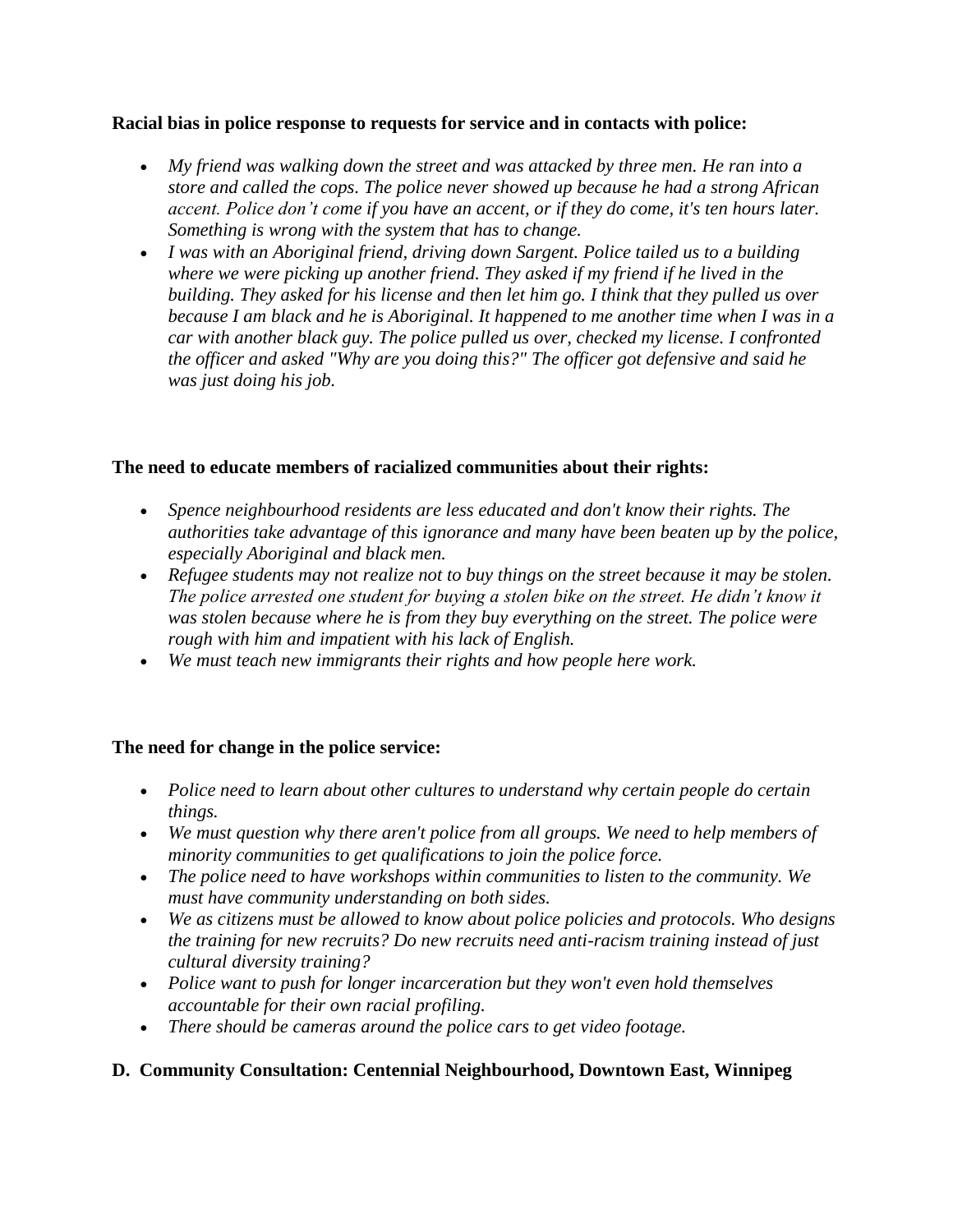On April  $17<sup>th</sup>$ , 2007 the RCAPS Project Committee held a community consultation at Dufferin School at 545 Alexander, Winnipeg. Dufferin School is in the Centennial Neighbourhood of Downtown East, Winnipeg. 49.9% of neighbourhood residents are Aboriginal, and an additional 24.9% are members of other visible minority groups. In 2000, the incidence of low-income economic families<sup>18</sup> was  $60.7\%$ <sup>19</sup>

The meeting was held from 4:00 p.m. to 8:00 p.m. The Centennial Neighbourhood Safety Committee helped to organize the meeting and the supper. Diane Roussin, Project Coordinator, Centennial Neighbourhood Project, and Cheyenne Chartrand, Centennial Safety Coordinator were key organizers of the event. After a supper of bannock and chili, and a drumming welcome the Allison Cook drumming group. Jerry Woods, then Vice-Chairperson of the Manitoba Human Rights Commission, and a member of the Couchiching First Nation, chaired the meeting. About 50 people (not counting the children) were in attendance. Attendees were primarily members of racialized groups; most were Aboriginal women.

Participants were asked if they thought that the provision of police services to racialized groups in the Centennial area was an issue. They were also invited to share personal experiences with police in the Centennial area.

The major themes of the stories and views which participants shared were dissatisfaction with LERA (Law Enforcement Review Agency), mistrust of police, lack of police services to the Aboriginal community, abusive treatment by police and how to move forward. Examples that illustrate these themes follow.

#### **Dissatisfaction with LERA (Law Enforcement Review Agency):**

- *LERA is a farce. It makes a mockery of the justice system. I can't feel safe the way police are treating people right now.*
- *Police brutality occurs. There is no question. LERA is useless; it doesn't do what it is supposed to do. People must document everything that happens to them. Aboriginals don't file complaints with LERA because they know nothing will get done. We must maintain our own files and track certain officers.*

#### **Lack of police services to the Aboriginal community:**

- *There are not enough police. There is only one in this area.*
- *I don't feel safe in Winnipeg, especially in this area. Response to First Nations is not a priority, unless they're causing trouble.*
- *I am sad about the safety of our kids. I can't call 911 if something happens. There is nowhere to turn for Aboriginal people when something happens.*

#### **Mistrust of police**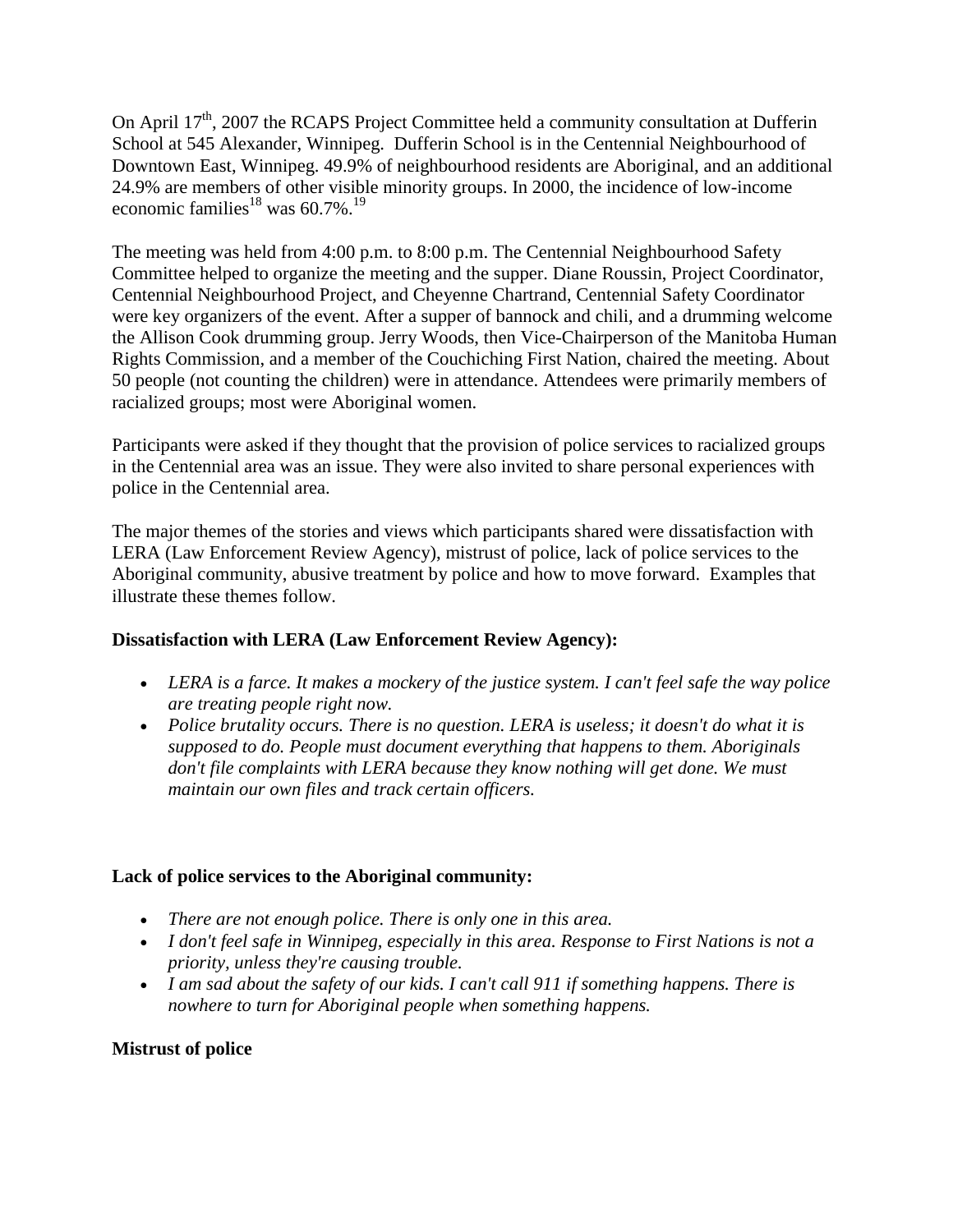- *There is a big hole in trust. The police here need to be retrained. We don't necessarily need more, but they need to fix their attitude. They judge people by their race. Aboriginal people are being identified and judged in their cars, homes, etc.*
- *Any place in the North End, the police identify Aboriginals walking or in cars and assume they are no good. There is no trust for police.*
- *My daughter wants to be a police officer. I want to support her, but I am worried for her. I am worried she will be so systematized that she'll turn her back on her people. I am very leery. Does their training ruin them? How can I guide her into the future that she wants?*
- *One time, my nephew jumped the fence into my yard, and I flipped out. I told him never to do that, or to run to the bus, because the police will get the wrong impression.*

#### **Abusive treatment by police**

- The police put me into their car for no reason. I started laughing because I had done *nothing wrong. They hit me with a black jack. I have no respect for the police since that time.*
- *The police snapped my fingers, fractured my face and body, and blinded me. I got tasered and the police were laughing the whole time. I feel like Aboriginals have no rights and are treated like nothing. The police are untouchable and are the most organized gang in the nation. They lie for each other, they lie to the country.*
- *In 2005, after Dumas,<sup>20</sup> I didn't think that any more bad stuff could happen. But then my daughter was handcuffed by six police officers on Selkirk. She was heading home from studying with a friend, and was stopped by police about half a block from home, at 2 a.m. They asked her for ID. She asked why and said that she didn't have any. They handcuffed her. She was left black, blue and yellow. I didn't know where she was until 10 the next day. She was bitten on her right arm. They beat her and swore at her, because she's an Aboriginal woman. She passed out, and was taken to Health Sciences Centre. She didn't want to do anything about it. It's hard to look at any police officers now. I'm angry. I want to look, see a human being behind the uniform. I'm trying to get over it.*
- *I can't sleep at night because of a fear of getting arrested. One night when I was younger an officer come into my room at night and put a gun to my head. I hadn't done anything and was just sleeping. I want to feel safe. We deserve respect because we pay their salaries.*

#### **How to move forward:**

- *We need to be educated on how to talk to police officers. People can tell you how to be effective in dealing with police.*
- *My oldest daughter was at school and there was a police officer there. My kids see at home, in the community, on TV, that they should be afraid of police. This police resource officer program lets kids see police as human beings.*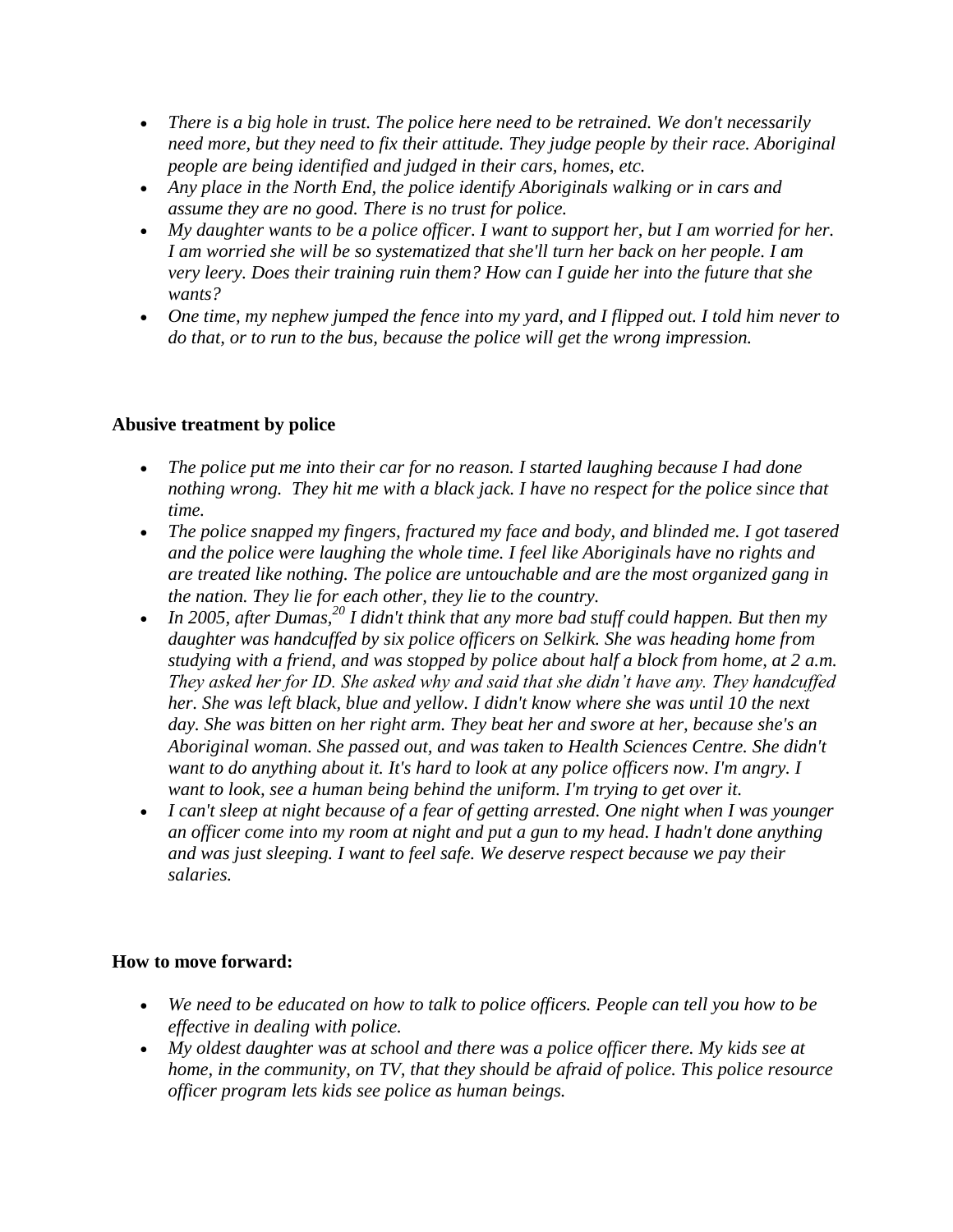*We must have community policing with police that know us. We must mentor youth who are interested and groom the right type of people to become officers.*

#### **E. Community Consultation: Lord Selkirk Park Neighbourhood, Point Douglas, Winnipeg**

On August 8, 2007 the RCAPS Project Committee held a community consultation at the Turtle Island Neighbourhood Centre at 580 King Street, Winnipeg. Turtle Island Neighbourhood Centre is in the Lord Selkirk Park Neighbourhood in the South Point Douglas area of the north end of Winnipeg. 54.9% of the neighbourhood's population is Aboriginal, and an additional 9.3% are members of other visible minority groups. In 2000, the incidence of low-income economic families*<sup>21</sup>* was 76.7%. *<sup>22</sup>*

The meeting was held from 5:00 p.m. to approximately 8:00 p.m. Aboriginal Visioning For the North End<sup>23</sup> assisted with organizing and hosting the meeting and its project coordinator, Darlene Klyne, co-hosted the meeting. After a supper of stew and bannock, Jerry Woods, then Vice-Chairperson of The Manitoba Human Rights Commission, and a member of the Couchiching First Nation, facilitated the sharing circle. About 50 people were in attendance. Most participants were Aboriginal women.

Major themes of the stories and views which participants shared were the abusive treatment by police of themselves, relatives or neighbours based on Aboriginal ancestry, mistrust of police and the lack of police services for Aboriginal persons, and the need for community-based policing. Examples that illustrate these themes follow.

#### **Abusive treatment by police based on Aboriginal ancestry**

- *I was driven to the perimeter by police and left to walk home barefoot. I have no one to complain to. Aboriginal people don't matter. I have no trust in the police.*
- *My first experience with the police was seeing my dad being taken away. The police used excessive violence.*
- *When my brothers were aged 11 and 12, they were routinely picked up by police and taken to Transcona, where their shoes were taken away and they were left to walk home barefoot. We told our mother. She was angry and frustrated and would cry. She didn't know what to do, so she internalized the pain.*
- *I renovate houses. Two months ago, my carpenter and I were heading to a house that we were working on around Selkirk Avenue. Four police cars followed our car, boxed us in, and claimed that they had heard a complaint about suspicious men driving around Selkirk. A minority spot check.*

#### **Mistrust of police and the lack of police services for Aboriginal persons**

- *Where are the police where when young girls are being dropped off by men on the corner?*
- *A few nights ago, a community garden that I helped plant was destroyed by three kids under the age of 12. They also broke some windows. I called the police and they still*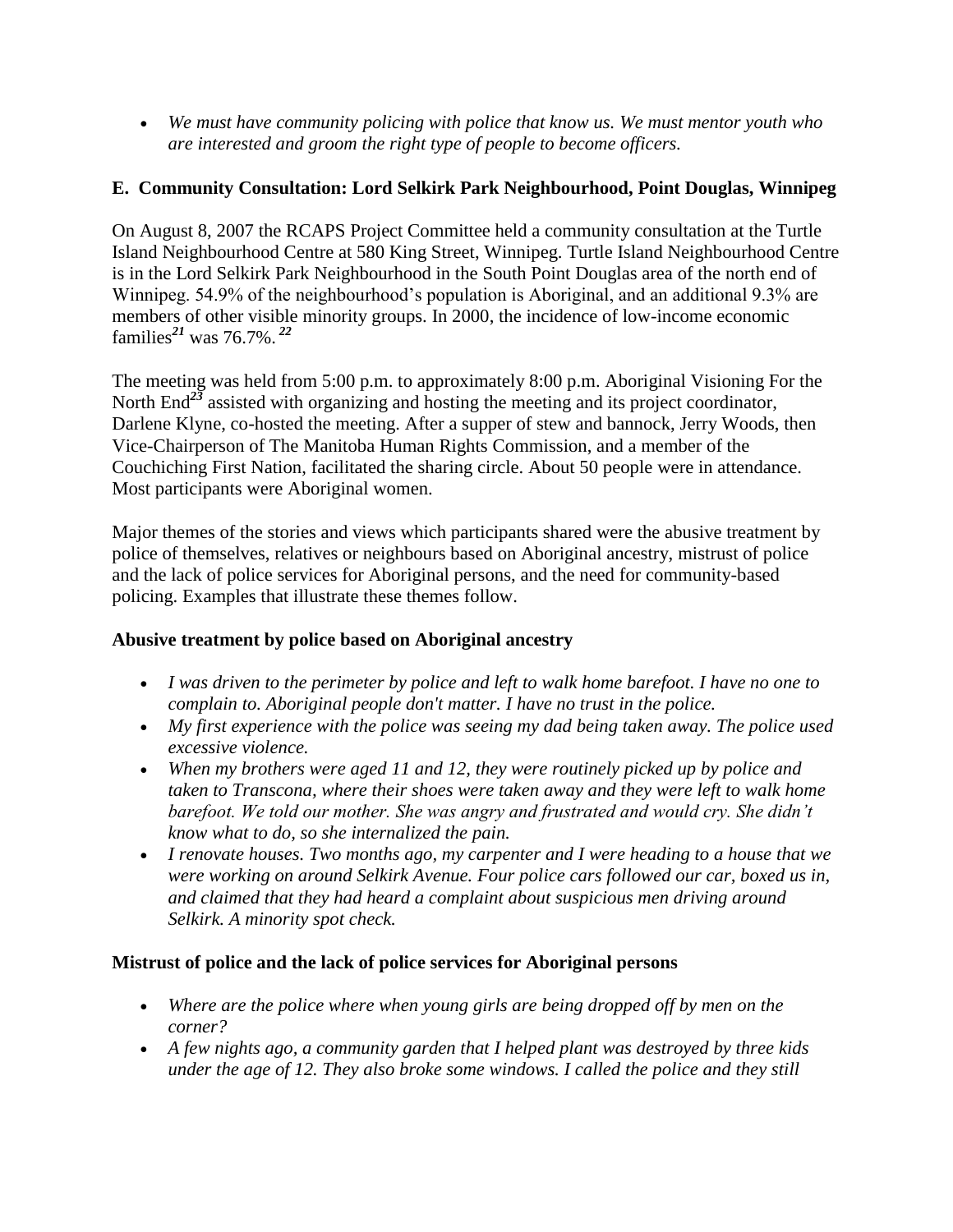*haven't contacted me. There is no respect from police for efforts to make the area better. You can't count on the police.*

- *Women are questioned by police on why they stay with men who abuse them. There is no compassion. It is hard to talk about being abused. When authority figures belittle you when you do seek help, it feels frustrating and feels like there is no help out there for women.*
- *I don't know how to guide women when they are experiencing violence. When they call for help, the police do checks on them, and if they have a past history, they are revictimized by police.*
- *One time, I dropped my nine-year old daughter off at the babysitter's and she ran away. A pervert picked her up and she was missing until the next day. I called the police and they accused my daughter of lying to get out of trouble.*
- *I live on Magnus. My neighbours were broken into once. I called the police, and watched the robbers carry on for four hours. When the police eventually came, they were only responding to a domestic dispute up the street.*

#### **Need for community-based policing**

- *We don't need more policing, we need peacekeeping, where police come into the community and become part of it. The police should get to know us and know what happens. Safety is not a personal issue, it's a community issue. We need to feel safe to walk down the street.*
- *The police should have more people walking around. They used to have a police officer walking around. He's gone now, and there are lots of gangsters walking around. I have to rely on my neighbours for my eyes.*

#### **F. Additional Consultations and Presentations**

At the request of Aboriginal Visioning for the North End, an additional opportunity was provided for individuals who wished to share their stories and views on police services in a more private forum. On October 10, 2007 Jerry Woods, Chairperson of the Manitoba Human Rights Commission and Dianna Scarth, Executive Director, met at Turtle Island Neighbourhood Centre to provide this opportunity. One woman attended but decided to follow-up with staff of the Centre.

Three Aboriginal women later shared stories with a community worker, who forwarded them to Mr. Woods. Two were of sexual assault by police officers; the third was of an officer accepting an offer of sex in his cruiser car.

 *I was a lot younger and hadn't been in the city long. Like any other young person, I hung around Main when it was good to hang around there before it changed. Two officers put me in a car and took me outside of the city. I thought I'd done something wrong but didn't know why they were taking me out. They called someone on the radio and when we stopped somewhere outside Winnipeg another car pulled in. They raped me, took turns.*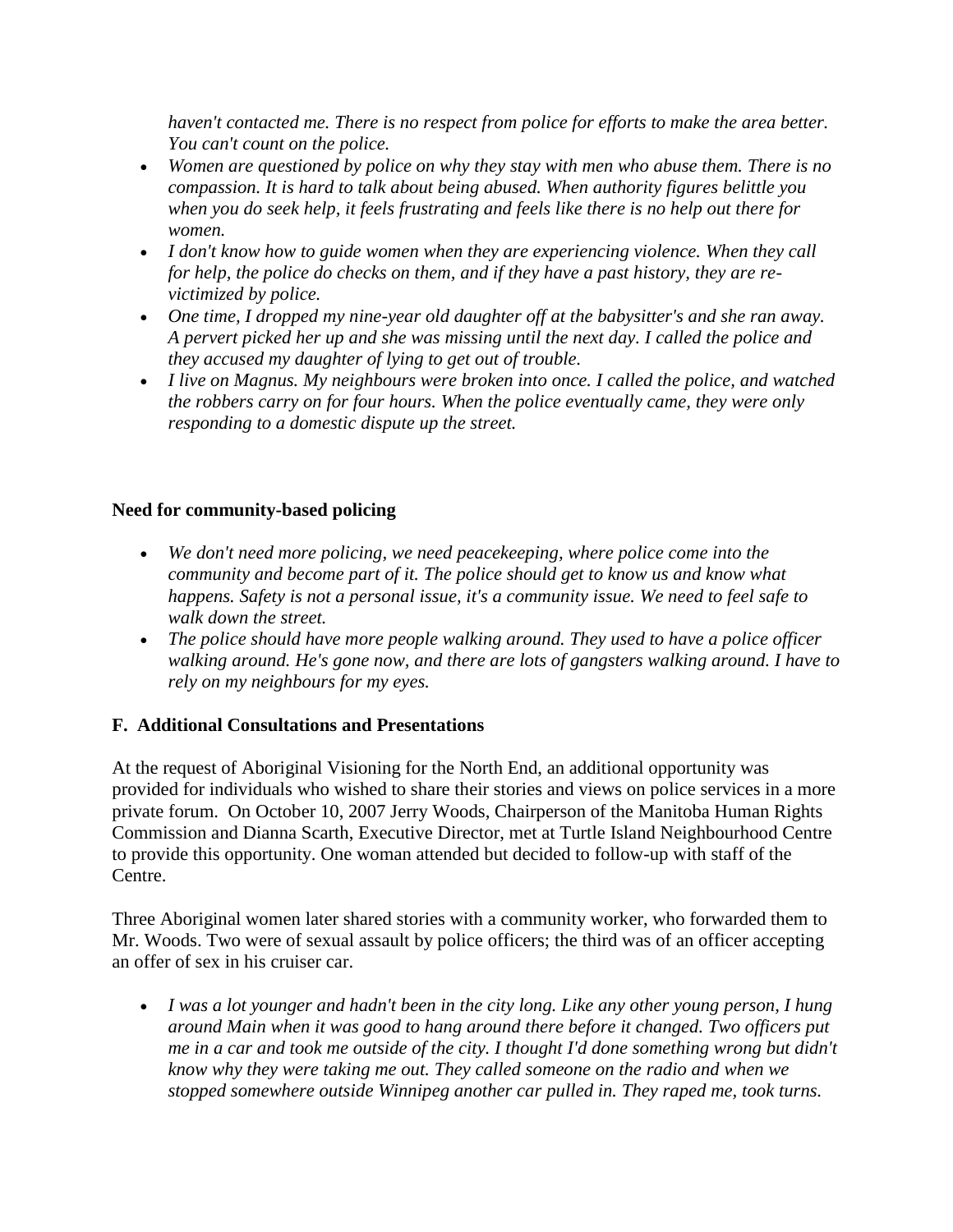*They were cruel and disgusting and when they were finished they left me there. I had to find my way back. I've never told this to anyone, but I could never trust a police officer.*

- *It wasn't that long ago, my friend and I lived on the street. I wasn't turning tricks; I just lived on the street. Two cops picked up my friend and me. I yelled at them. I told them we weren't hookers, so what were they doing? They drove us outside Winnipeg and took turns raping us. They took our jackets and our shoes and we had to walk back from past the perimeter.*
- *I offered a cop a blow job and he took it – right there in the cruiser by the tracks.*

# **IX. Presentation before City of Winnipeg Chief of Police Recruitment Community Consultation Meeting**

Due to the retirement of Chief Ewatski, the City of Winnipeg began a recruitment process for the position of Chief of Police of the Winnipeg Police Service. RCAPS Committee members Jerry Woods, Chairperson of the Manitoba Human Rights Commission and Dianna Scarth, Executive Director, attended the September 6, 2007 Community Consultation at R.B. Russell School in the North End of Winnipeg.

Mr. Woods presented their comments which describe the formation of the RCAPS Project and its public consultations.<sup>24</sup> He said that the successful candidate for Chief of police must respect diversity, have a proven track record in promoting the equitable provision of police services to all communities, a demonstrated commitment to bias-free policing practices and be prepared to make bias-free policing practices a priority by incorporating standards for same throughout the chain of command and the force.

# **X. RCAPS Project: Next steps**

The RCAPS Project Committee is considering a range of projects, including:

- reviewing reports in the public domain of incidents of racial profiling by members of the Winnipeg Police Service since 1988;
- researching bias-free policing strategies used by other police departments;
- further consultations with the community and the Winnipeg Police Service;
- researching effective anti-racist training programs in the policing context; and
- identifying opportunities in the Winnipeg Police Service, the Winnipeg Police Academy and programs such as the Criminal Justice Program at the University of Winnipeg for ongoing cross-cultural, human rights and other education and training that would best support the bias-free delivery of policing services.

# **XI. Acknowledgements**

The RCAPS Project Committee would like to thank all of those who assisted with the Community Consultation Project. In particular, we thank the members of the RCAPS Advisory Committee, the community organizations and individuals that assisted with the planning and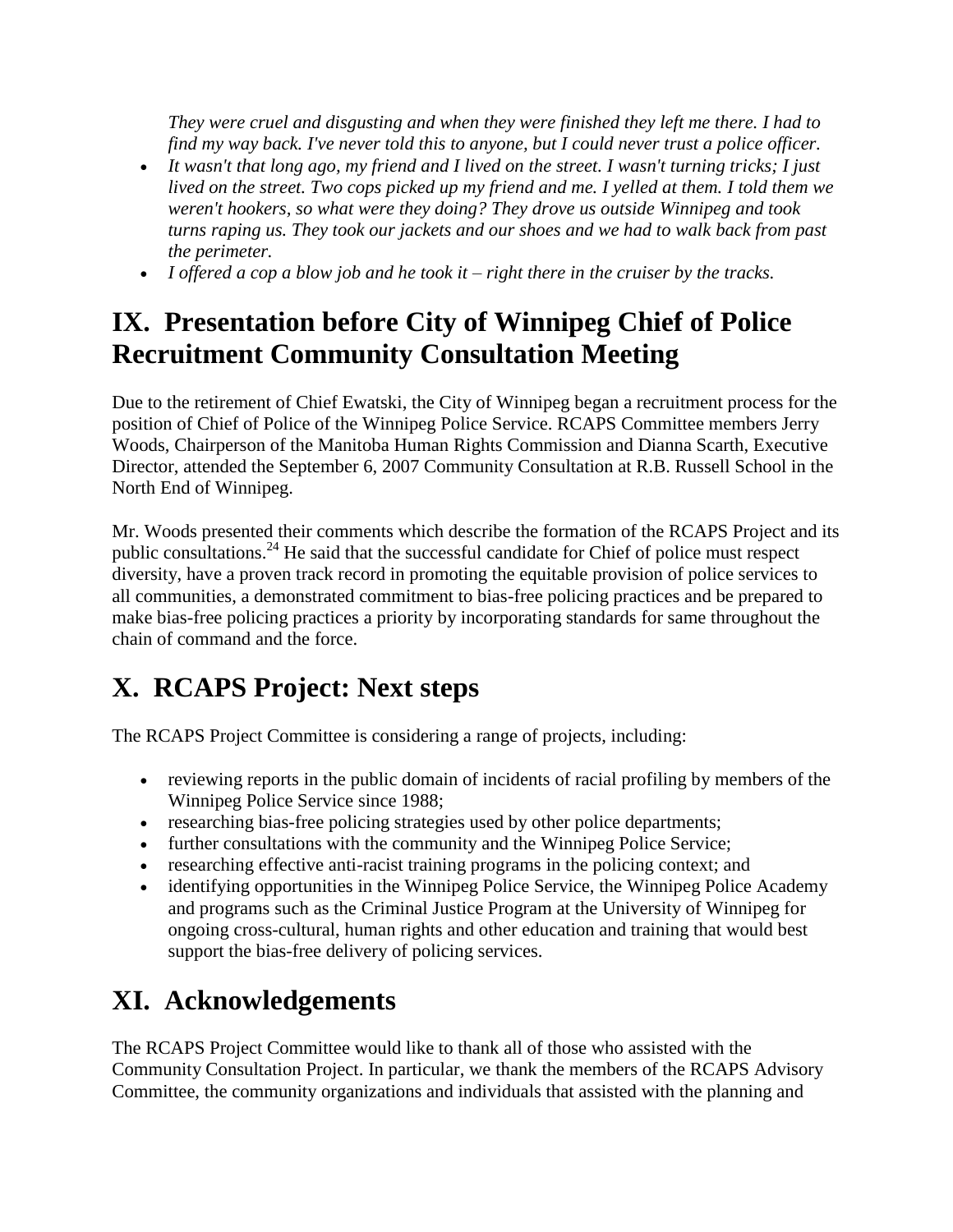organizing of the community consultations, funders and all those who took the time to attend the Roundtable Discussion and the Community Consultation Meetings.

A special thank you is extended to those who shared their experiences and their thoughts about police services in Winnipeg and racial bias.

### **XII. Appendices**

**Appendix "A'** *The Racialized Communities and Police Services Project: A Backgrounder; Addendum to Backgrounder; and Invitation to Roundtable Discussion*

#### **September 26, 2006**

#### *The Racialized Communities and Police Services Project: A Backgrounder*

#### **1. What is "bias-free policing"?**

"Bias-free policing" is providing police and security services to all persons without unreasonable discrimination on the basis of ancestry (including colour and perceived race), national origin, ethnic background, religion, age, sex, sexual orientation, family status, disadvantaged social or economic status, political belief or disability.

#### **2. What is the "Racialized Communities and Police Services Project"?**

The Racialized Communities and Police Services ("RCAPS") Project began as a project to examine concerns raised by members of a Neighbourhood Safety Committee in Winnipeg about bias in police services to Aboriginal residents in their neighbourhood. Its focus now includes polices services to both Aboriginal residents and members of other racialized communities in Winnipeg.

**(**The term "racialized communities" is used instead of terms such as "visible minorities", "persons of colour" or "non-white". "Racialization" was defined in the Report of the Commission on Systemic Racism in the Ontario Criminal Justice System (1995) as: "… the process by which societies construct races as real, different and unequal in ways that matter to economic, political and social life.")

#### **3. Why is the Manitoba Human Rights Commission involved?**

The Neighbourhood Committee informed the Manitoba Human Rights Commission about its concerns and asked the Commission to look into the issue of racial profiling by some members of the Winnipeg Police Service.

The responsibilities of The Manitoba Human Rights Commission include enforcing the antidiscrimination provisions of *The Human Rights Code*, as well as promoting human rights and acting in a proactive way to prevent human rights violations from occurring.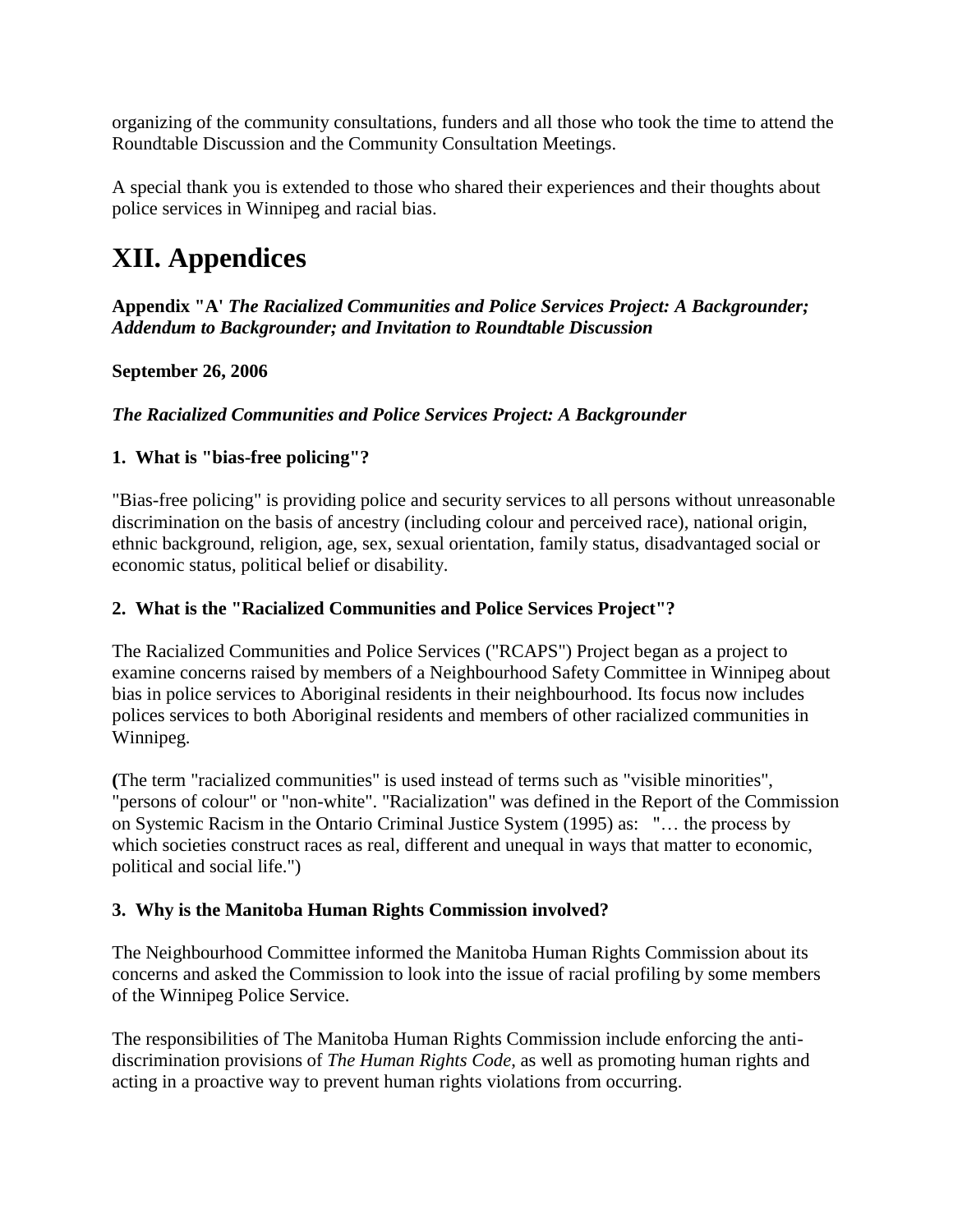#### **4. Who is working on the RCAPS Project?**

The RCAPS Project Committee is made up of representatives of the University of Winnipeg (including Dr. Sandra Kirby, Chair, Department of Sociology, Dr. Mary Young, Director, Aboriginal Student Services, and Helmut-Harry Loewen, Faculty Member, Department of Sociology) and of the Manitoba Human Rights Commission.

An Advisory Committee is also being formed to provide guidance to the Project Committee.

#### **5. Who is on the Advisory Committee to the RCAPS Project?**

To date, Chairperson Janet Baldwin of the Manitoba Human Rights Commission, Dr. Lloyd Axworthy, President and Vice-Chancellor of the University of Winnipeg, Mr. Art Shofley, Aboriginal Elder, and Mr. David Northcott, Executive Coordinator, Winnipeg Harvest, have all agreed to serve on the Advisory Committee to the RCAPS Project.

#### **6. What were some of the concerns brought to the Manitoba Human Rights Commission about police services?**

The concerns of the Neighbourhood Safety Committee were focused on the treatment by police of Aboriginal residents in their neighbourhood who had contact with the police, the lack of crime prevention services in their neighbourhood, and the inadequacy of police response to calls for service from neighbourhood residents.

#### **7. Is the Winnipeg Police Service involved in the Project?**

The Racialized Communities and Police Services Project Committee had hoped to directly incorporate the perspectives and expertise of members of the Winnipeg Police Service into the Project. The Winnipeg Police Service was invited to join the RCAPS Project and assist with the development of research proposals and the conduct of the research. The Winnipeg Police Service has declined this invitation.

#### **8. What specific projects will the RCAPS Project undertake?**

The Project Committee has explored a range of research projects which would help to identify any problems with the equitable provision of policing services to racialized communities and which would be of assistance in developing strategies to support bias-free policing.

It has developed a number of proposals of projects that would determine the presence of any bias in the provision of police services to racialized communities, provide information about the context of racial profiling in policing, and identify positive approaches and models that support bias-free policing services. Grant applications to various funding bodies have been made or are planned.

The first step of the project is public consultations, including this Roundtable Discussion and a series of four community meetings.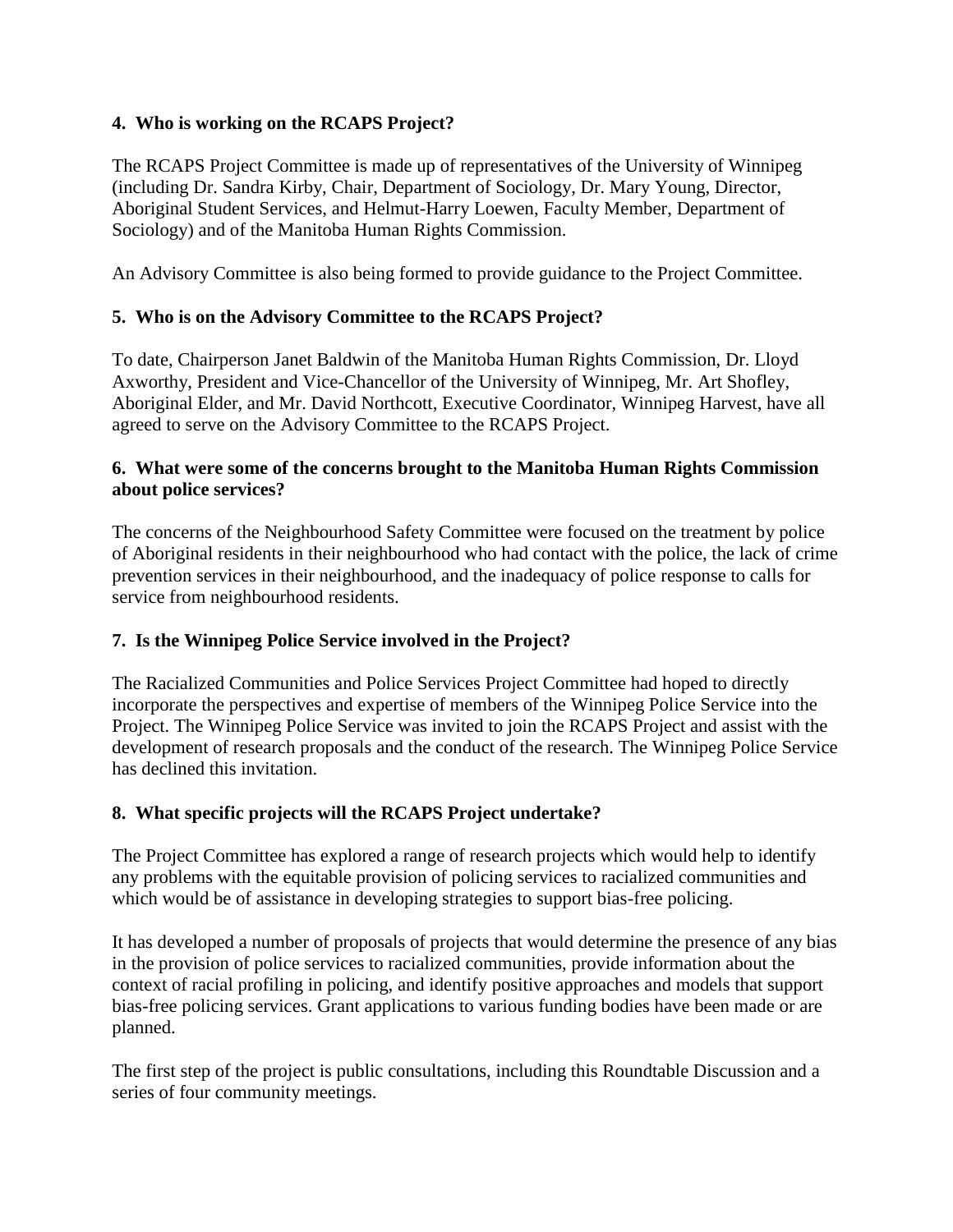**Addendum to The Manitoba Human Rights Commission document "The Racialized Communities and Police Services Project: A Backgrounder"**

*The International Convention on the Elimination of all forms of Racial Discrimination ("CERD") is a United Nations agreement which Canada has entered into.*

*Canada reports to the United Nations committee responsible for this Convention on a regular basis. Below is an excerpt from Canada's most recent report, which describes the measures adopted by Manitoba against the promotion of racism. It may provide some additional background to our roundtable discussion.*

#### **Part IV – Measures Adopted by the Governments of the Provinces**

#### **Manitoba**

#### **Article 4: Prohibition against promotion of racism**

- 233. The Winnipeg Police Service Hate Crime team works closely with police and community organizations, Crown Counsel and affected individuals to respond to crimes motivated by hate and bias due to personal characteristics such as race, colour, and ethnicity. It uses a comprehensive approach which attempts to include the expertise and assistance of the Manitoba and Canadian Human Rights Commissions (the latter is especially important in the context of hate on the Internet), community groups, etc. It has held extensive training programs for the team and senior police officers, including a Hate Crimes & Human Rights Investigators course September 20-21, 2004.
- 234. Manitoba Justice is currently reviewing its policy on prosecutions for hate-related crime. Similarly, s. 18 of the Manitoba *Human Rights Code* is under review to determine whether it requires expansion.
- 235. Policing, in Manitoba, is carried out by municipal forces (the largest by far being Winnipeg Police Service -- WPS), or by the federally regulated Royal Canadian Mounted Police (RCMP) operating under contract. These law enforcement agencies make continued efforts to address and eliminate bias in policing, including racial profiling to the extent that term refers to actions by authorities based on unreasonable stereotypes about race, colour, ethnicity, etc. The WPS maintains a policy of Bias-free Policing. Training is provided to new police recruits and existing members in order to properly educate them on policy and ensure compliance. As well, if a member of the public feels he or she is being treated in a manner disclosing bias, he/she can file a complaint with the Law Enforcement Review Agency or the WPS Professional Standards Unit.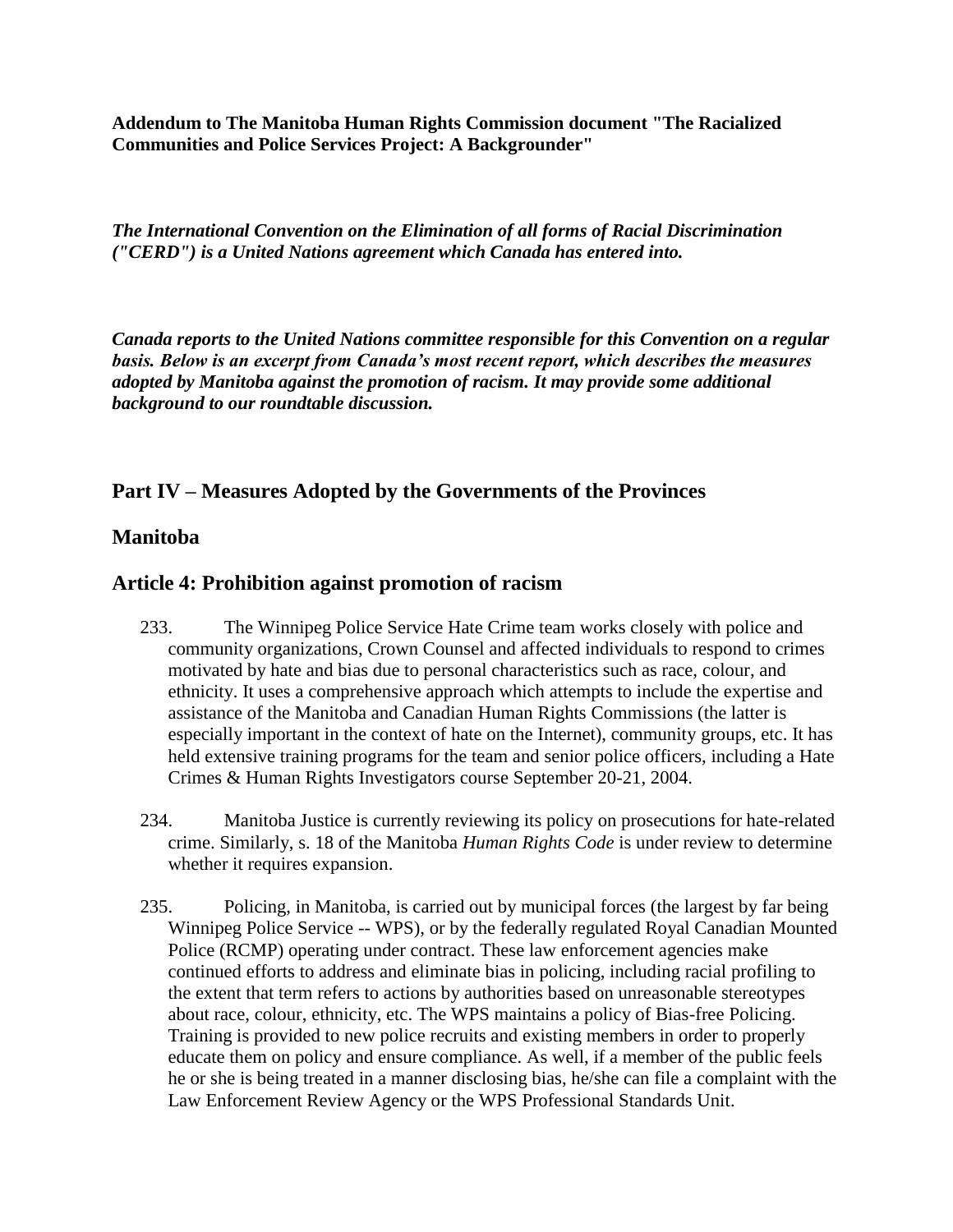- 236. The Canadian Association of Chiefs of Police (CACP) adopted a resolution regarding Bias-free Policing at its 2004 Annual Conference. As indicated by the CACP, the resolution "simply represents the current ethical practice of CACP members. However, as a formally written statement, it serves to emphasize the importance of Biasfree Policing, highlighting to the public the commitment of the CACP to principled policing".
- 237. Although there have been no specific complaints of racial profiling in Manitoba to date, instances of such activity could be the subject of a complaint under the *Human Rights Code*, in which event the practices, rules and policies in question would need to be justified under the rigorous standards that have been enunciated by the Supreme Court of Canada.

#### **The Manitoba Human Rights Commission**

#### **invites you to a round table discussion**

#### **on bias-free policing.**

What are your organization's views on police services to members of racialized communities?

When: Thursday, October 19, 2006 from 12:00 to 2:00 p.m.

Where: The Manitoba Human Rights Commission Board Room,  $7<sup>th</sup>$  Floor, 175 Hargrave St. Winnipeg

RSVP: by Thursday, October 12, 2006.

Please pre-register by calling Beatrice Watson

@ 945-7653 or email her at [bwatson@gov.mb.ca](mailto:bwatson@gov.mb.ca)

A light lunch will be provided.

For more information, please see the attached backgrounder and addendum to the Roundtable Discussion on bias-free policing.

**Appendix "B"**: *News Release*

**NEWS RELEASE**

**November 15, 2006**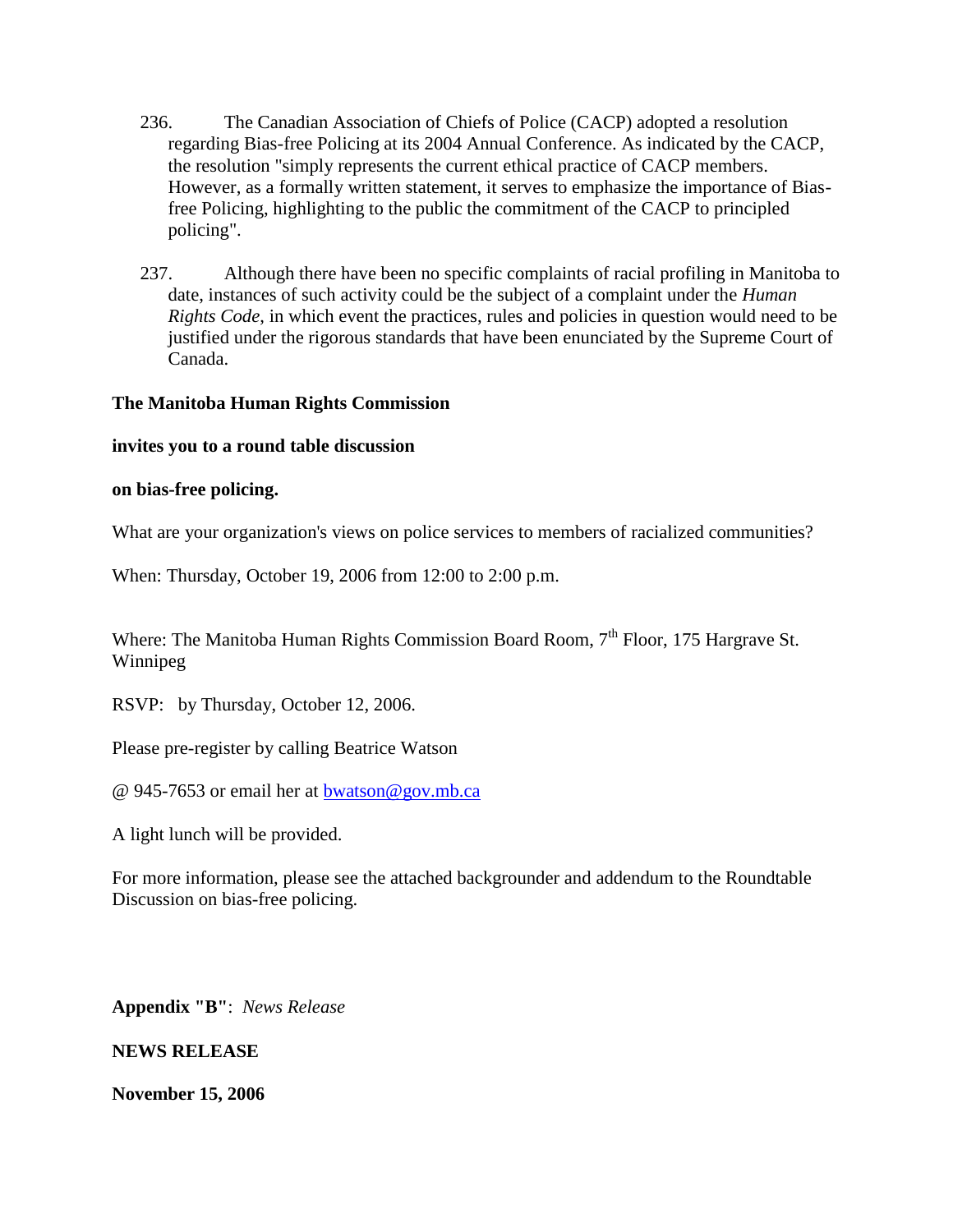#### **For Immediate Release**

#### **Round table discussion takes place on bias-free policing**

Thirty representatives from nearly 20 community groups, neighbourhood associations, the University of Winnipeg and the Winnipeg Police Service met recently at the Manitoba Human Rights Commission for a round table discussion on bias-free policing. The Commission announced the establishment of the Racialized Communities and Police Services Project (the "RCAPS Project"), a partnership with researchers from the University of Winnipeg to examine concerns brought to the Commission about police services to Aboriginal residents of a Winnipeg neighbourhood. The RCAPS Project Committee has developed a number of project proposals to help identify any problems in the provision of policing services to Aboriginal and visible minority communities, and to assist in developing strategies that support bias-free policing services.

In open discussion at the round table meeting, various community groups stressed the importance of anti-racism education, and the need for more Police Service resources for cross-cultural training and community outreach. They shared stories from their communities about experiences with the police. Winnipeg Chief of Police Jack Ewatski said, "I do not need to be convinced that mistrust exists between some community members and some members of the Winnipeg Police Service. I see this round table as an opportunity to obtain advice and guidance from the community to help find ways to alleviate that mistrust."

It was also agreed that it would be valuable for all the groups represented to meetperiodically and share information, focusing on strategies to address reports or perceptions of bias in police services to racialized communities.

Grant applications to various funding bodies have been made for the RCAPS project. One grant already received will enable the committee to hold neighbourhood consultations to gather information from individuals about police services to members of racialized communities.

The roundtable discussion was the third in a series of public consultations held by the Manitoba Human Rights Commission. The mandate of the Commission is to achieve equality of opportunity and freedom from discrimination though the protection and promotion of human rights.

For more information please contact:

Patricia Knipe Communications Director 945-5112 or Winnipeg Police Service Office of the Chief of Police, 986-6037

The following groups, organizations and associations attending the Round Table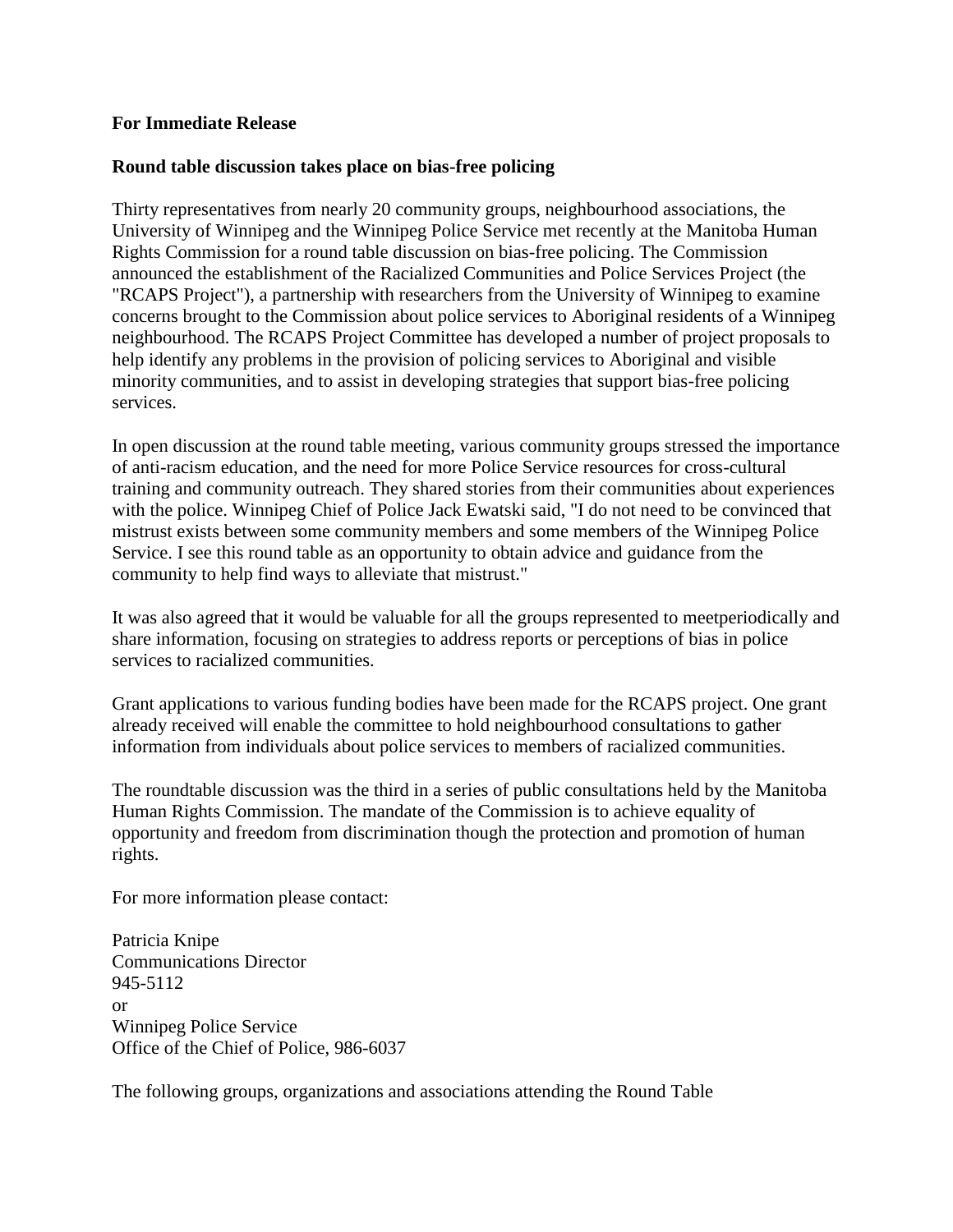Discussion on Bias Free Policing, agreed to send out this joint news release,

- 1. Social Planning Council
- 2. Needs Centre for War Affected Children
- 3. Manitoba Association for Rights and Liberties (MARL)
- 4. City of Winnipeg Police Service
- 5. ACOMI (African Community Organizations of Manitoba Inc.)
- 6. ACOMI (African Community Organizations of Manitoba Inc.) Secretariat
- 7. Centennial Neighbourhood Group
- 8. United Against Racism Aboriginal Youth Circle
- 9. Ka Ni Kanichichk
- 10. Dufferin School
- 11. Helping Hands Resource Centre for Immigrants Inc.
- 12. Ifelodin Training and Developing Inc.
- 13. University of Winnipeg RCAPS Research Group
- 14. Amicale (The Congo Cultural Organization)
- 15. Welcome Place
- 16. Winnipeg Foundation Centennial Neighbourhood Project
- 17. Spence Neighbourhood Association

**Appendix "C":** *Presentation before Chief of Police Recruitment Community Consultation Meeting, September 6, 2007 R.B. Russell High School, 364 Dufferin Avenue.*

#### **Jerry Woods, Chairperson – Manitoba Human Rights Commission**

**Dianna Scarth, Executive Director – Manitoba Human Rights Commission** 

**Community Consultation, R.B. Russell High School**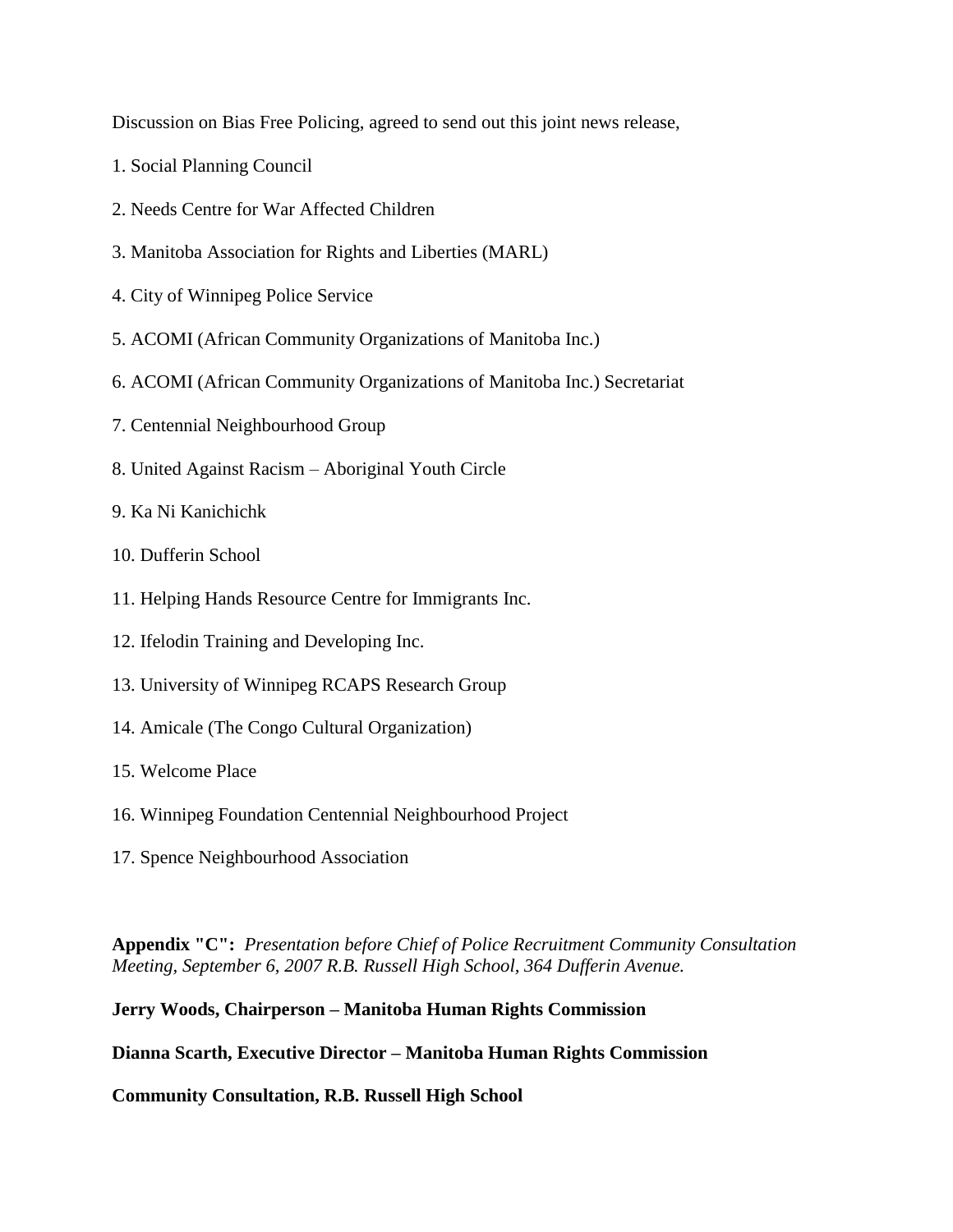#### **September 6, 2007**

#### **Jerry Woods:**

Good evening, ladies and gentlemen. My name is Jerry Woods, the Chairperson of the Manitoba Human Rights Commission and a proud Winnipegger and a member of the Bear Clan from the Couchiching First Nation. My spirit name is Ish Ka Dae Mukwa, which is Fire Bear in Ojibway. I would also like to introduce the Executive Director of the Commission, Dianna Scarth. We are sharing this presentation and she will be speaking to you in a few moments. The Bear Clan members, in Aboriginal tradition, are the care givers and peacekeepers. Many of our Aboriginal police officers are members of the Bear Clan. I mention this because historically in Aboriginal societies the emphasis was on keeping the peace rather on enforcing the law. Personally I prefer the first option.

The Manitoba Human Rights Commission works to further equality of opportunity and freedom from discrimination by protecting and promoting human rights. The Universal Declaration of Human Rights declares that "All human beings are born free and equal in dignity and rights." In Manitoba, this ideal has been translated into law by *The Human Rights Code*, a provincial statute which prohibits discrimination on the basis of ancestry, nationality, religion, sex, age, disability, or other group stereotypes. Discrimination is prohibited in activities such as employment, housing and services, including the Winnipeg Police Service.

In addition to accepting, investigating and mediating complaints under *The Human Rights Code*, the Commission has a number of other responsibilities. It is responsible for educating the public about human rights, for promoting the principle that we are all free and equal in dignity and rights and for furthering the principle of equality of opportunity. The underlying principle of our legislation is the recognition of the individual worth and dignity of every person.

We are here this evening to determine what standards, skills and characteristics should be considered in the selection of a Chief of Police for our city. To assist in this determination, we would like to speak to you about recent community consultations, which the Commission has taken part in, and what we have heard. These discussions, with people from various communities, are part of a study conducted by the University of Winnipeg. The project is called The Racialized Communities and Police Services Project or the RCAPS project. We use the term "racialized communities" instead of terms such as visible minorities or persons of colour.

This project is looking into an alleged bias in police services to residents in Winnipeg neighbourhoods. There has been considerable debate about the relationship between race, racialized communities and police services. The focus has been on whether "racial profiling" exists, and if so, who engages in it, who it targets and whether it is a legitimate practice and if not, what can be done to prevent it.

Before we tell you what we have heard over the past year, I would like to briefly explain how this project came about.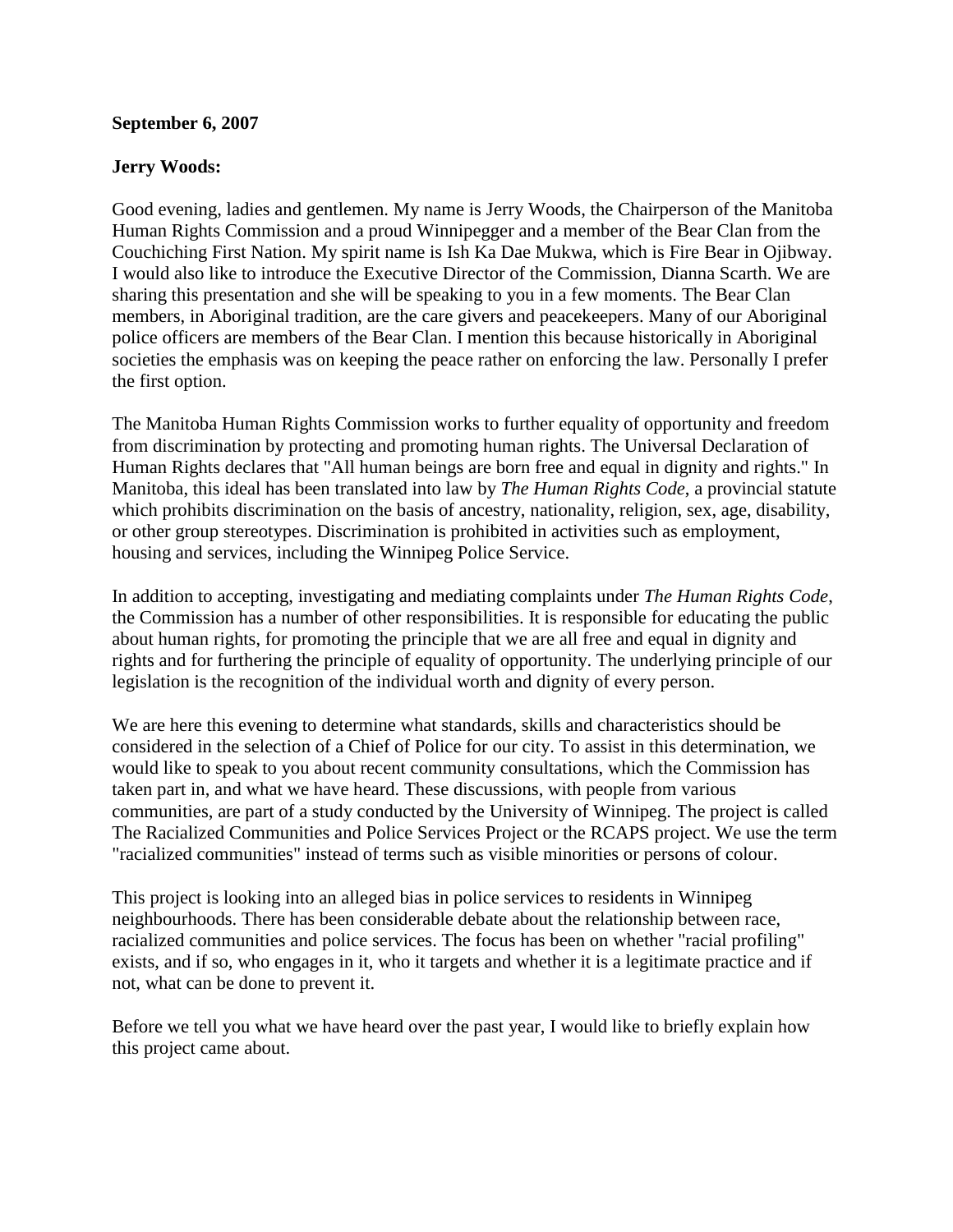In the summer of 2005, I was approached by members of the Centennial Neighbourhood Safety Committee, which raised concerns about police services in their Winnipeg neighbourhood. Some believe that they are being treated differently and do not feel safe in their own community. Their concerns ranged from - the treatment of residents who had contact with police in the course of an investigation and the lack of crime prevention in their area – to the manner of police response from the residents. The Commission was asked to look into the issue of racial profiling by members of the Winnipeg Police Service. We held community meetings in the Centennial, West Broadway and North End neighbourhoods.

The Commission had to consider how best to assess the accuracy of the concerns expressed and how to collect information. We met with some faculty members of the University of Winnipeg, who expressed an interest in carrying out a research project. For all of us, integrity is at the forefront of this project. There is also a recognition that although this could be a contentious and possible flammable public issue, research could be the beginning of a new dialogue and understanding between the parties.

This project will contain information gathered from various sources including all available reports and public accounts.

#### **Dianna Scarth**

To date, the Commission and the University of Winnipeg have organized four community meetings. We invited community leaders, police and the public to share their experiences. We have listened and we have learned. It is our hope that the Racialized Communities and Police Services study will benefit all concerned. We may finally be able to move from a history of apprehension and lack of trust, to finding a solution, which respects the needs of both the police service and the community.

I would like to share some of their thoughts we heard from members of racialized communities about the Winnipeg Police Service. One woman spoke of a refugee student accused of stealing by the police for buying a bicycle on the street. According to this story, the young man didn't realize that the bike might be stolen, as in his country of birth, buying off the street was typical and not illegal. Another story was about the fear an older aboriginal woman experienced by just being in the same elevator as two police officers.

These people are not just telling stories about confrontations or concerns with the police. They are also looking for reasons and solutions. We've been told that the perception of racial profiling by police is very strong in the Aboriginal communities. An educator said that her school is working on systemic issues of racism, and that even teachers need to look at their own biases. Others say communication on both parts is needed and the key is community officers or foot patrols who have the opportunity to understand the community and can be pro-active, not reactive. Many point to a disconnect between the people of racialized communities and the Winnipeg Police Service. Some say that racial profiling is likely to continue and possibly escalate because of misunderstanding cultures and stereotyping people. We heard from the previous police chief that he was disappointed at the amount of distrust that still exists. He said